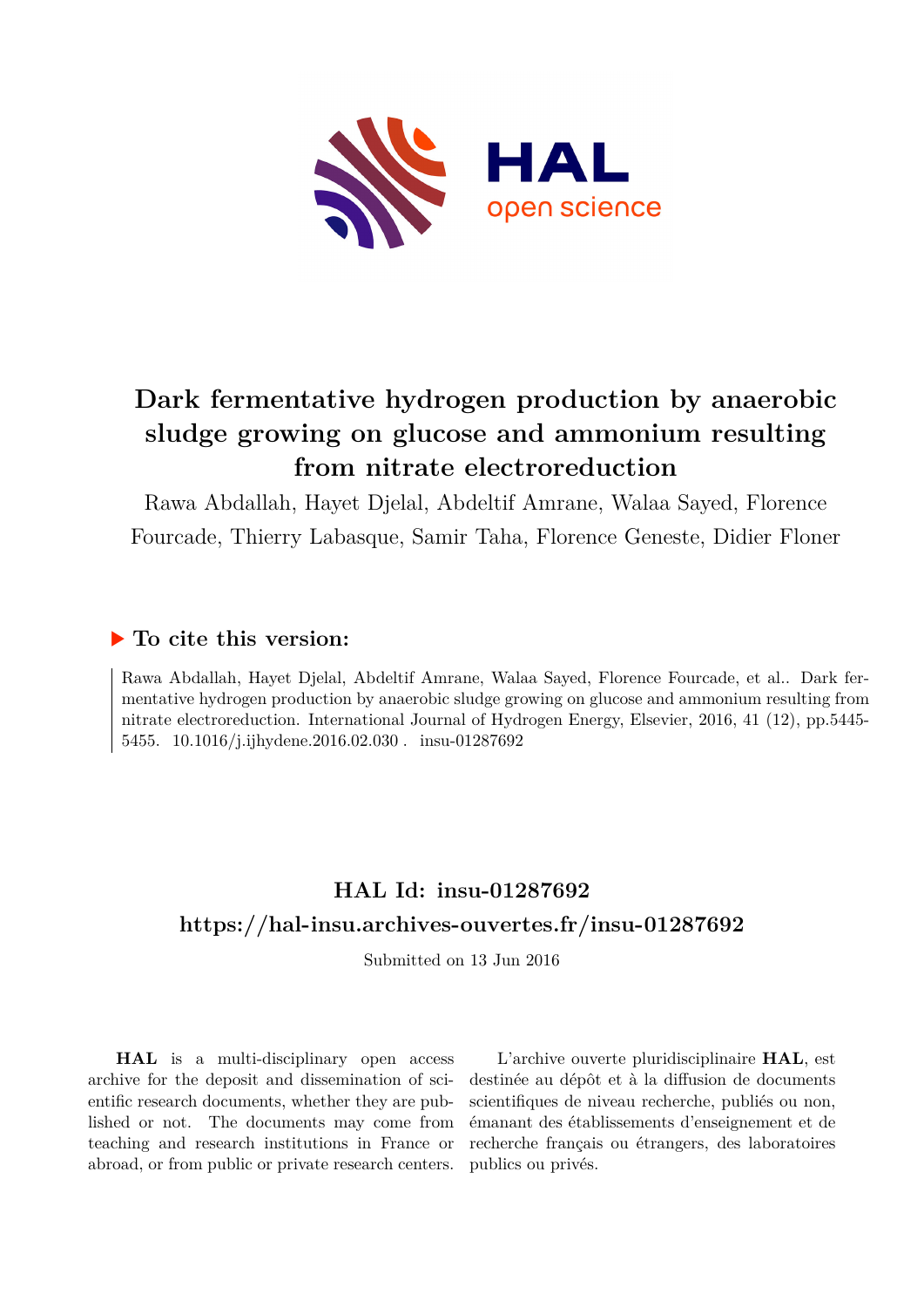# **Dark fermentative hydrogen production by anaerobic sludge growing on glucose and ammonium resulting from nitrate electroreduction**

Rawa Abdallah<sup>2\*</sup>, Hayet Djelal<sup>4,6</sup>, Abdeltif Amrane<sup>3, 6</sup>, Walaa Sayed <sup>2,3,4</sup>, Florence Fourcade<sup>3, 6</sup>,

Thierry Labasque<sup>5,6</sup>, Samir Taha<sup>2</sup>, Florence Geneste<sup>1,6</sup>, Didier Floner<sup>1,6</sup>

<sup>1</sup>Université de Rennes 1, CNRS, UMR 6226, Equipe Matière Condensée et Systèmes Electroactifs,

Campus de Beaulieu, 35042 Rennes cedex, France

<sup>2</sup>Université Libanaise, EDST, Centre Azm pour la Recherche en Biotechnologie et ses Applications,

LBA3B, Rue El Mitein, Tripoli, Liban

<sup>3</sup>Ecole Nationale Supérieure de Chimie de Rennes, Université de Rennes 1, CNRS, UMR 6226, 11 allée de Beaulieu, CS 50837, 35708 Rennes cedex 7, France

<sup>4</sup>Ecole des Métiers de l'Environnement, Campus de Ker Lann, 35170 Bruz, France

<sup>5</sup>Géosciences Rennes-OSUR, UMR CNRS 6118, université de Rennes 1, France

<sup>6</sup>Université Européenne de Bretagne, 5 boulevard Laënnec, 35000 Rennes, France

\*Corresponding author. Tel: +961 7029235; fax: +9616 213 383

E-mail address: rawaabdallah@hotmail.com (R. Abdallah)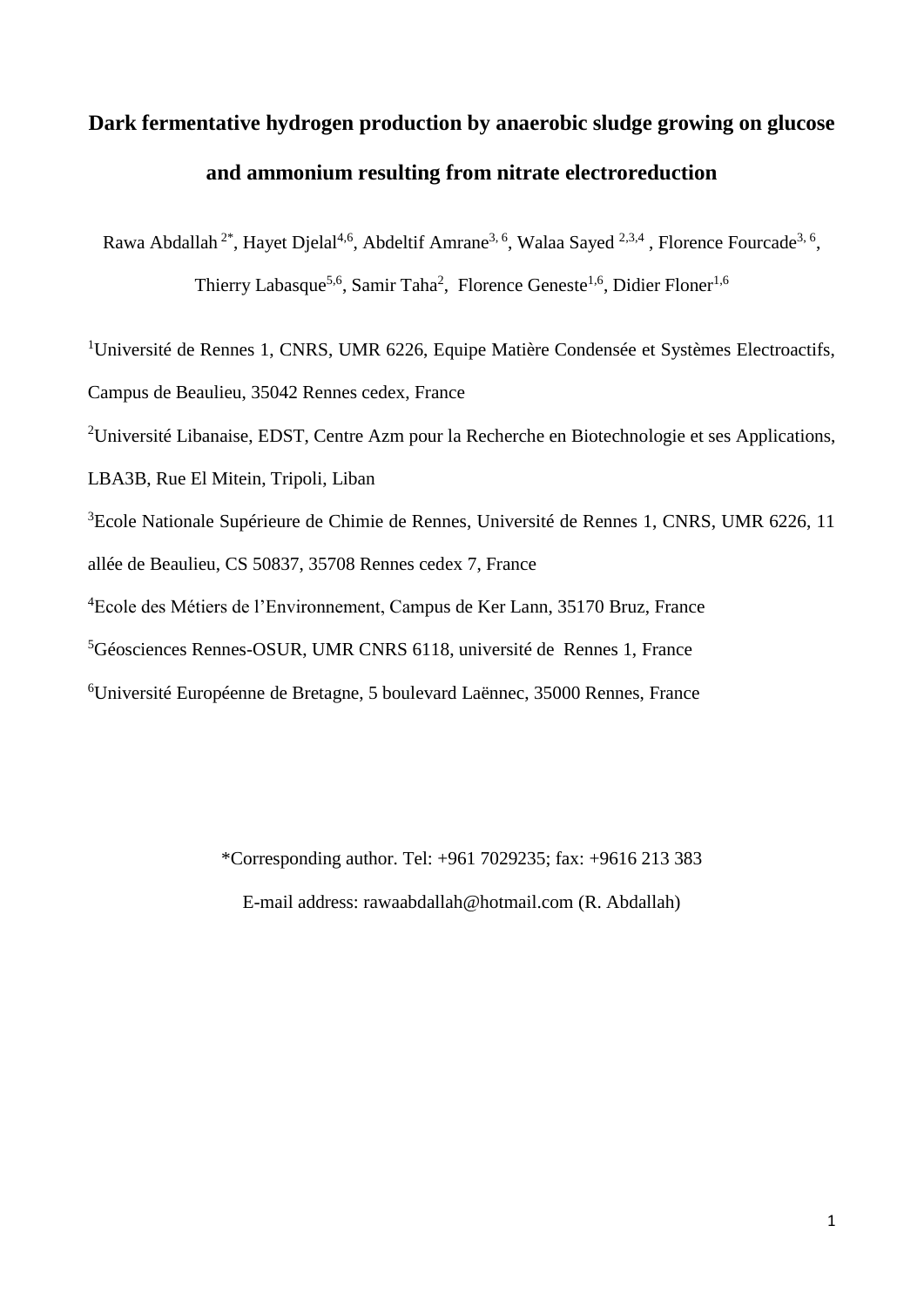#### **Abstract**

The main objective of this work was to study the feasibility of biohydrogen production by heattreated anaerobic sludge with glucose as carbon substrate and ammonium as nitrogen source, obtained from the electrochemical reduction of concentrated nitrate solutions (3  $g L^{-1} NO<sub>3</sub>$ ), namely model solutions simulating those obtained after physicochemical denitrification of industrial wastewaters. Experiments were realized in bacth systems involving 125 mL (without pH control) and 3 L (with pH control) reactor, respectively.

In order to find the optimal conditions for H<sub>2</sub> production, the first set of experiments were conducted without pH control at various initial pH (pH 5.5, 6.5 and 7.5) and glucose concentrations (5-30 g L<sup>-1</sup>); and the highest H<sub>2</sub> yield (1.1 mol H<sub>2</sub> mol<sup>-1</sup><sub>glucose consumed</sub>) was reached for a glucose concentration of 25  $g L^{-1}$  and at pH 6.5. These optimal conditions were then considered to examine the effect of pH control on biohydrogen production, in a 3 L bioreactor. The pH control allowed a considerable improvement of the hydrogen gas conversion efficiency, which reached 2.02 mol H<sup>2</sup>  $\text{mol}^{-1}$  glucose consumed.

**Keywords**: Nitrate electro reduction; Ammonium; Anaerobic activated sludge; Dark fermentative hydrogen production; Combined process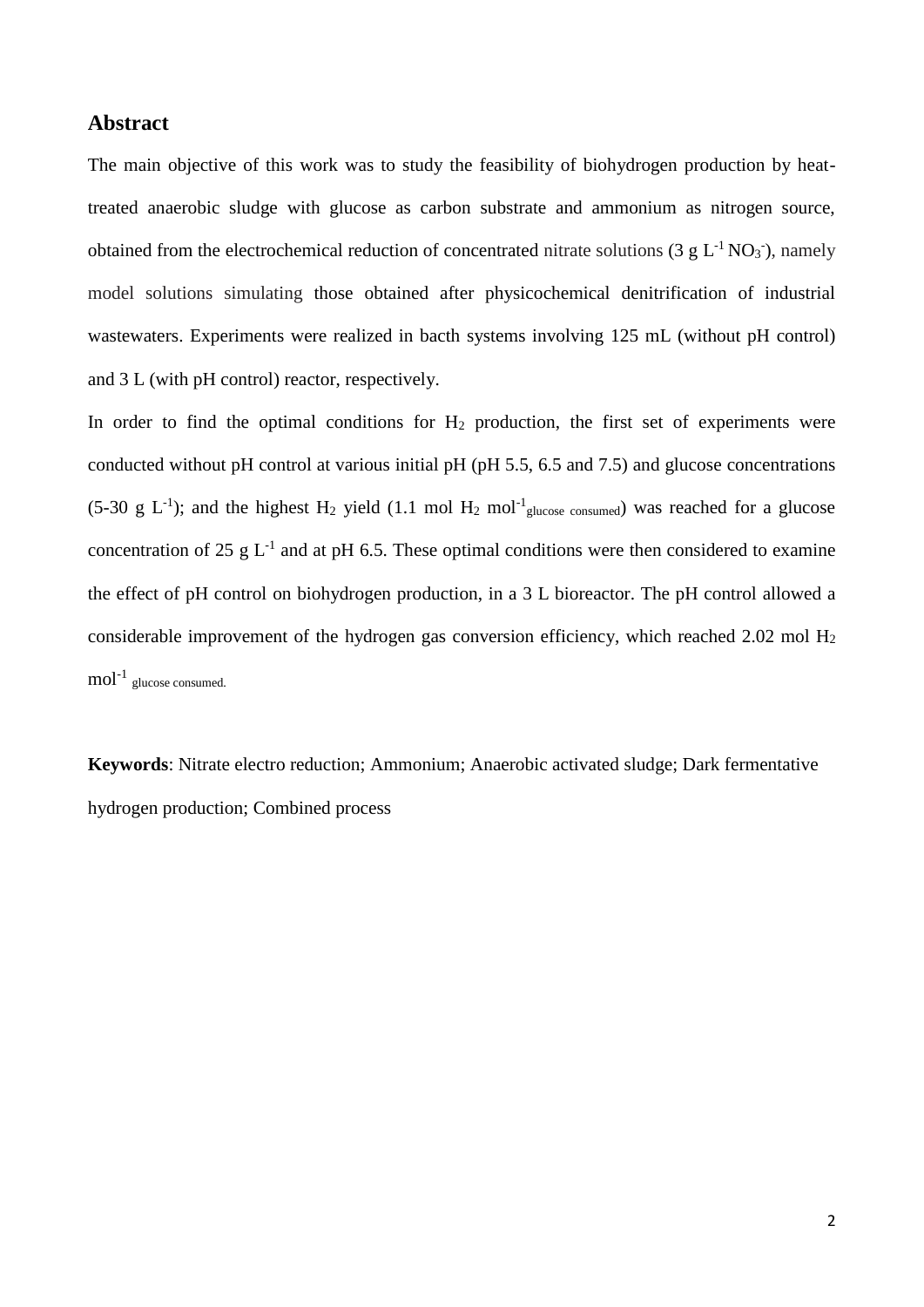#### *Introduction*

Hydrogen is considered as an attractive future clean and renewable energy carrier due to its environmental-friendly conversion. Indeed, its combustion product is water and it has a high energy content [1], since the energy yield of hydrogen is  $122 \text{ kJg}^{-1}$ , namely 2.75 times that of fossil fuel [2]. During the last decades, several processes have been used for hydrogen production [3], including electrolysis of H2O, thermocatalytic reformation of hydrogen rich substrates and various biological processes [4,5]. Among these methods, microbiological hydrogen production has attracted considerable attention because it has the potential to convert low cost residues or organic waste/wastewater to hydrogen [1–3]. According to the type of employed microorganisms, biological H2 production under anaerobic conditions can be classified into two different categories: dark and photo fermentation processes [6]. The most promising and widely investigated process is dark fermentation. It has more advantages than photofermentative  $H_2$  production, including lower costs since energy provided by sunlight is not required, high hydrogen production rate and simple process control with a wide range of temperature and pressure conditions which can be implemented [7,8]. Theoretically, a maximum of 4 moles of hydr\*ogen per mole glucose converted via the acetate pathway can be generated via dark hydrogen fermentation; however, the reported yields are typically

below this value, due to the generation of by-products [9]. In addition to acetate, small organic compounds such as butyrate and ethanol are also produced, and are termed ''dead-end'' or "'fermentation barrier," and limit the hydrogen yield to a maximum of  $2-3$  mol  $H_2$ 

[7]. Usually, no more than one third of the total potential electrons in complex biomass can be transferred to hydrogen, while the remaining, namely two thirds, end up in the form of these fermentation by-products, enhancing therefore the total costs of biohydrogen production process. High hydrogen yields are however required to make the process economically feasible [10].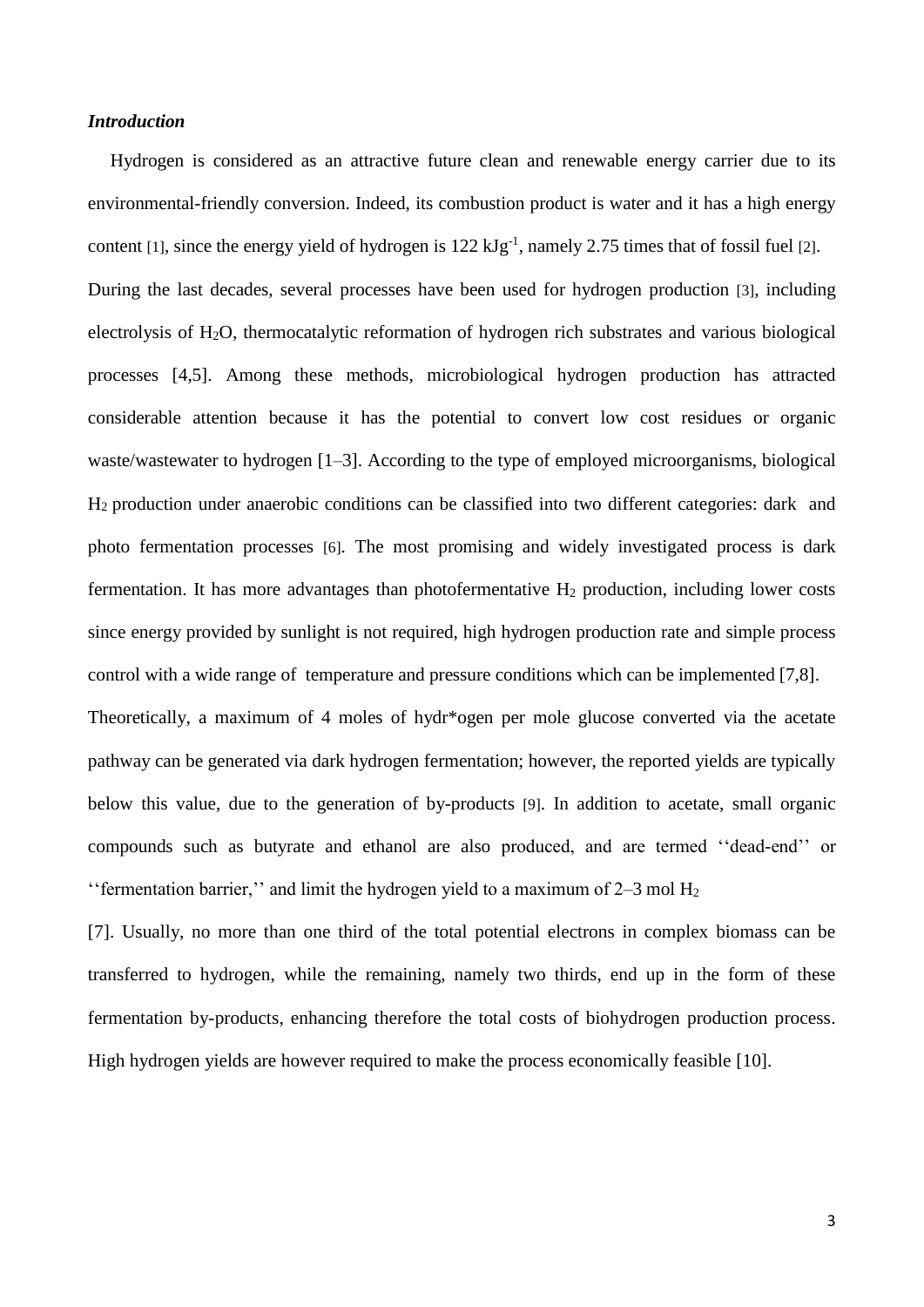The most noteworthy study is that lately reported by Rivera *et al.* [11] in which they proved that the bio-electrochemical systems fed with dark fermentation effluents is a way forward to get higher H<sub>2</sub> production efficiency.

Many factors must be taken into consideration for enhancing hydrogen production in fermentation systems, such as pH, substrate concentration, inoculum, temperature and nitrogen sparging [12,13]. Abiotic factors such as the type of bioreactor is also of key interest, since it was demonstrated by Kumar *et al.* [14] that advanced fermenter configuration incorporating upstream, such as H<sub>2</sub> production and subsequent downstream including biohydrogen recovery and purification may lead to novel and promising biohydrogen systems.

A broad spectrum of carbohydrate rich substrates have been considered to producebiohydrogen, such as starch [15], xylose, agricultural wastes [16], lignocellulose [14] and glucose [17–22]. However, the use of glucose or the conversion of raw material to glucose is favored because it is easily biodegradable by most of bacteria [12]. Nevertheless, the chosen glucose concentrations must be low enough in order to minimize pH changes resulting from acids produced during fermentation [23]. Indeed, it was shown that pH is among the major environmental factors which affects biohydrogen production due to its effect on the hydrogenase activity, the enzyme involved in the metabolism of hydrogen in most bacteria [24]; optimal initial pH value for biological hydrogen production is generally found to be between 5.0 and 6.5 [25]. However, optimum pH value can vary according to the carbon substrate used, from pH 9 for sucrose [26] to pH 5.5 for glucose [27].

Consequently, lowering production cost is still a key issue to project this technology to an industrial-scale. Nitrogen and carbon feedstock represents 30–40% total costs of fermentative hydrogen production [28]. Nitrogen is one of the most essential nutrients needed for the growth of hydrogen-producing bacteria. It is a very important component for nucleic acids, proteins and enzymes that are of great significance to the growth of hydrogen-producing bacteria. Thus, an

4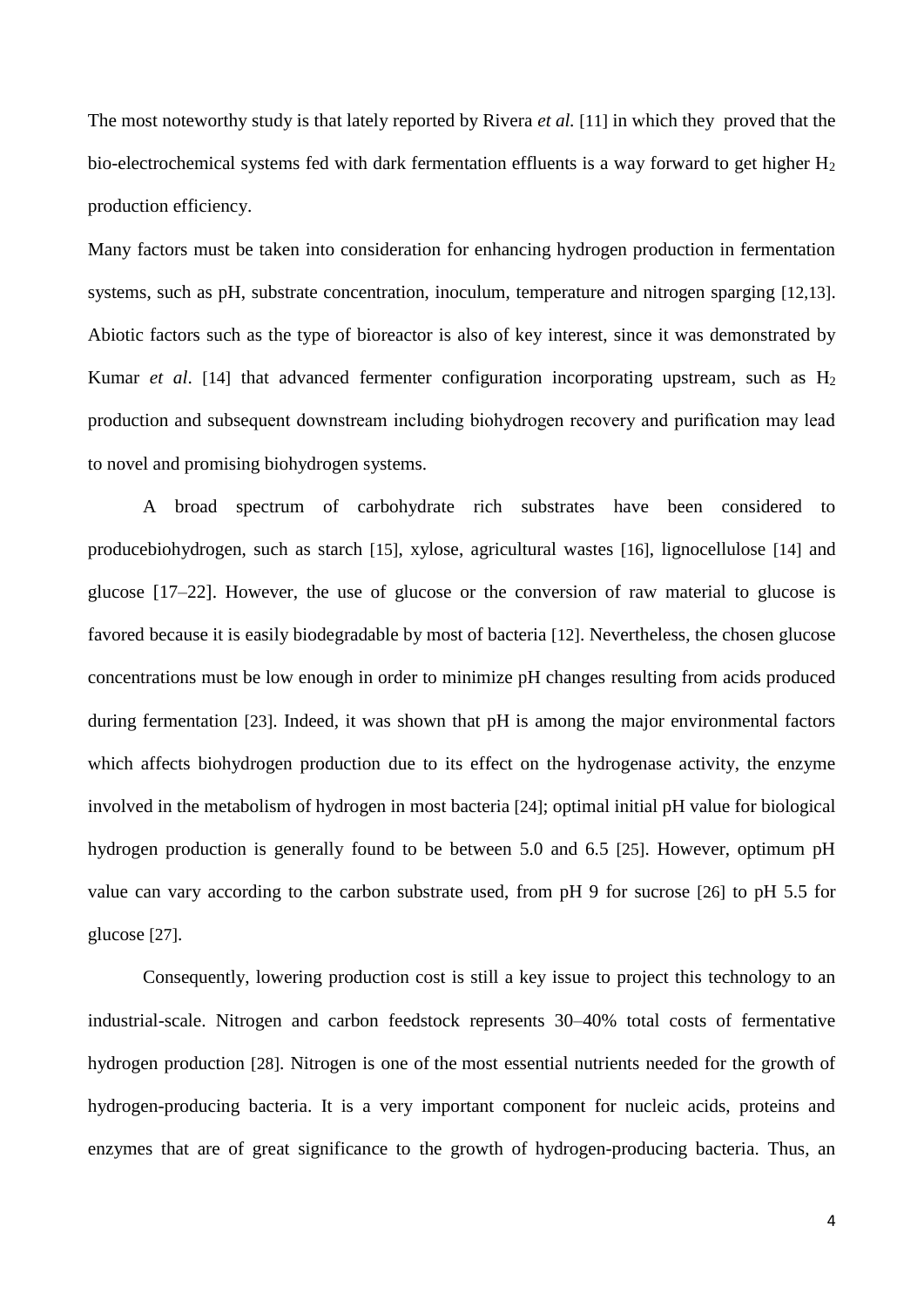appropriate level of nitrogen addition is beneficial to the growth of hydrogen-producing bacteria and to dark fermentative hydrogen production accordingly [29]**.**

One way to make biological hydrogen production providing simultaneously economic and environmental benefits consist of the coupling the biohydrogen production to another physicochemical depollution process, such as that of nitrate ions  $(NO<sub>3</sub>)$ .

NO<sub>3</sub> contamination of water sources has become a serious problem around the world [30]. Nitrate causes methemoglobinemia in infants and eutrophication of water bodies [31].

The transformation of  $NO<sub>3</sub>$  to the non-toxic nitrogen gas  $(N<sub>2</sub>)$  is the most widely used electrochemical method for nitrate removal from contaminated water [32–35], however the rate and the selectivity of the reaction are usually low, limiting therefore their utility for large scale application [36]. In this context the use of coupling process can allow to overcome these limitations.

Electrochemical and biological processes were coupled for the removal of heavy metals [37] and biorecalcitrants compounds [38,39]. However and to the authors' knowledge, their previous work was the sole study dealing with the feasibility of such coupled process to produce biohydrogen while treating nitrate ions from water [36]. On the one hand, according to the literature copper cathode (Cu) is known to be the most efficient electrocatalyst for the electro-reduction of nitrate by mainly producing ammonium as final product [30,40]. On the other hand, inorganic ammonium (NH<sub>4</sub><sup>+</sup>) was the most widely investigated nitrogen source for fermentative hydrogen production [18,22,23,41,42], owing to its lower cost if compared to organic nitrogen sources, such as for instance yeast extract [43,44] and polypepton [45,46].

For these reasons, from an environmental and economical point of view, an electrochemical reduction of nitrate to NH<sub>4</sub><sup>+</sup> over Cu cathode can be considered as a promising and an attractive way, since it allows not only the treatment of nitrate, but also energetic valorization of the nitrate treated effluent.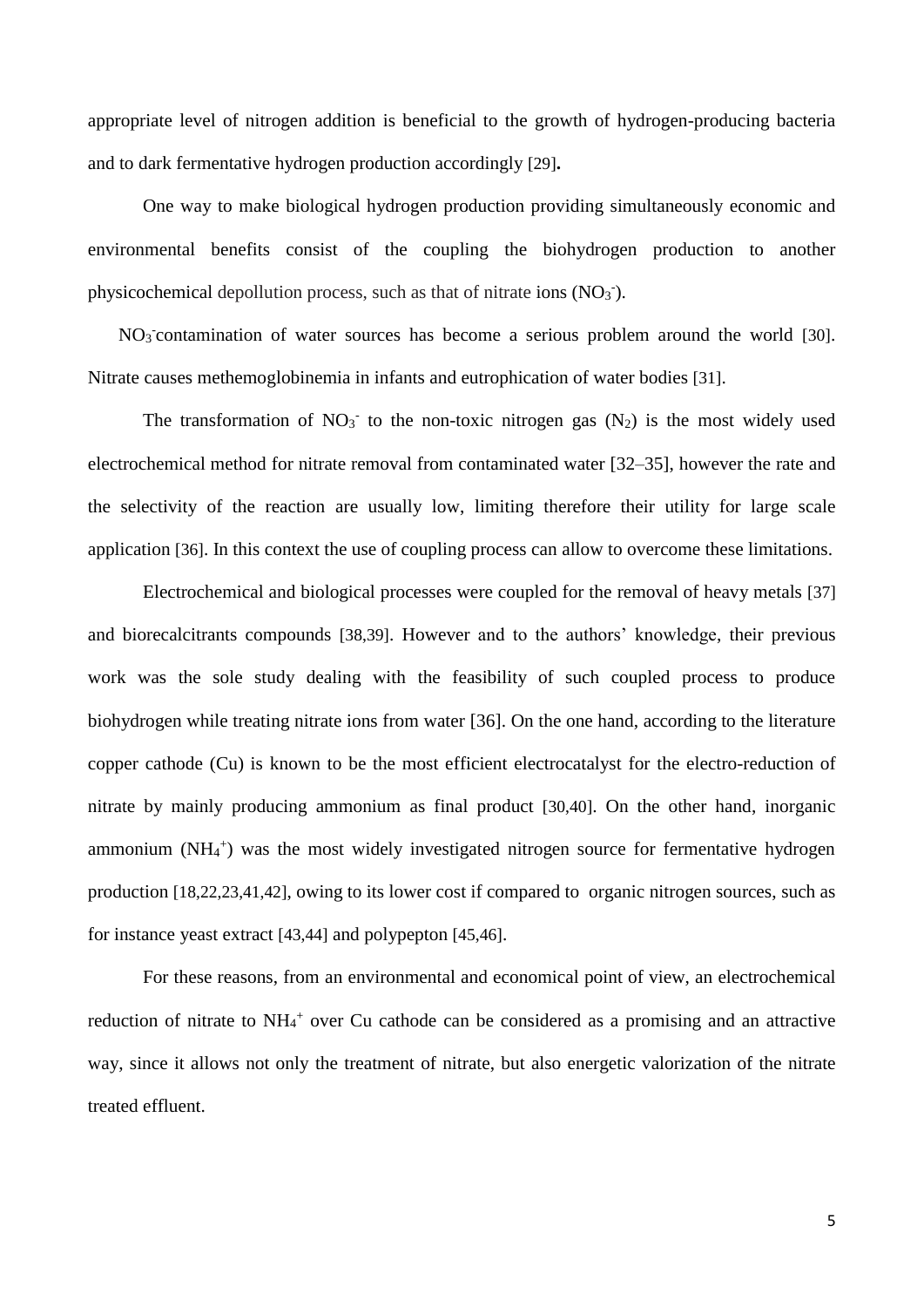Therefore, the interest of this work does not reside only in the biological hydrogen production, but also in the finding of an alternative nitrogen source, ammonium solution resulting from nitrate electrochemical treatment, as substitute for expensive and commercial nitrogen products usually investigated in fermentative hydrogen production studies [41,44,45,47]. This should also allow to simultaneously decrease the global cost of the denitrification and the hydrogen production cost, making the hydrogen gas more available and cheaper.

In a previous study [48] the feasibility of coupling electrochemical and biological processes to destroy nitrate ions  $(NO<sub>3</sub>.)$  from water while producing biohydrogen were proved.

However, the comparison of the  $H_2$  yield obtained in this study using aerobic activated sludge and ammonium solution generated electrochemically to those of the literature involving anaerobic activated sludge and performed under similar experimental conditions (batch study, glucose as a carbon source and similar optimal pH) shows lower hydrogen yields. Indeed, 0.35 mol  $H_2$  mol-<sup>1</sup><sub>glucose consumed</sub> was obtained by the authors [36] versus for example 1.8 mol H<sub>2</sub> mol<sup>-1</sup> mol<sup>-1</sup><sub>glucose</sub> and 2.2 mol  $H_2$  mol<sup>-1</sup><sub>glucose</sub> obtained by Wang and Wan [49] and Lee et *al.* [50], respectively. The optimization of hydrogen production efficiency using more adequate inoculum, anaerobic activated sludge, and by controlling the pH medium was therefore the purpose of the present work.

#### *2. [Materials and Methods](http://writing2.richmond.edu/training/project/biology/matmeth.html)*

#### *2.1. Electrochemical nitrates pretreatment*

All the chemicals used in this study were purchased as reagent grade from Alfa-Aesar (Schiltigheim, France).

The electrochemical pre-treatment of nitrate solutions (3  $g L^{-1} NO<sub>3</sub>$ ) prepared in phosphoric acid  $(H_3PO_4 10^{-2}$  mol. L<sup>-1</sup>) and adjusted to a pH of 1.1 using sulfuric acid 96% has been carried out as described in a previous study [48]. These high nitrate concentrations were chosen to be similar to real effluents obtained after the treatment of drinking water contaminated by nitrate using ion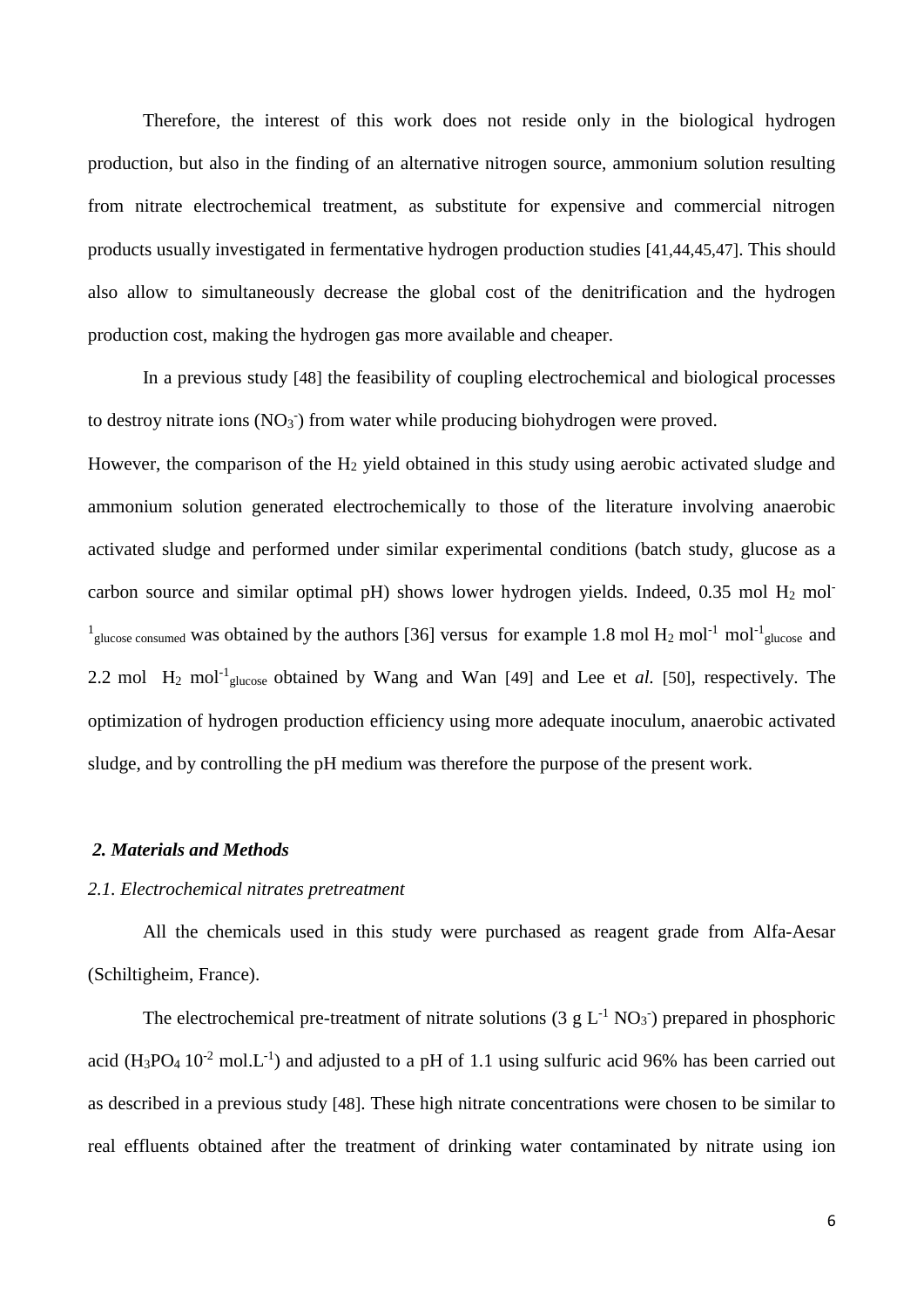exchange treatment methods [51,52]. This electrochemical step was based on a home-made flow cell using a copper porous material (5.6 cm diameter and 0.3 cm thickness) as a working electrode prepared as previously described [53]. The electrolyte solution (3 g L<sup>-1</sup> NO<sub>3</sub> in 10<sup>-2</sup> M H<sub>3</sub>PO<sub>4)</sub> percolated the porous copper electrode at a constant flow rate of 2 mL min-1 monitored by a Gilson minipuls 2 peristaltic pumps (Middleton, WI, USA). The current intensity was generated by a home-made power supply (30 V/3 A).

To calculate the applied current intensity (A) the following relation was used:

$$
i (A) = [NO3]t=0 × d × (10-3/60) × n × F
$$
 (1)

where  $[NO_3]_{t=0}$  is the initial nitrate concentration (mol L<sup>-1</sup>), d is the flow rate (mL min<sup>-1</sup>), n is the number of exchanged electrons, 8e<sup>-</sup>, for the conversion of nitrate to ammonium and F is the Faraday's constant (96500 C).

After only one pass through the electrochemical flow cell, the performance of the electrochemical conversion of nitrate into ammonium was evaluated using the following parameters: the chemical yield of ammonium formation (%  $X_{NH4+}$ ) (Eq. 2) and the selectivity based on the ammonium yield (%  $S<sub>NH4+</sub>$ ) (Eq. 3).

% 
$$
X_{NH4+} = ([NH_4^+]t \times 100) / [NO_3^-]_{t=0}
$$
 (2)

% S<sub>NH4+</sub> = ([NH<sub>4</sub><sup>+</sup>]<sub>t</sub> × 100) / ([NO<sub>3</sub><sup>-</sup>]<sub>t=0</sub> - [NO<sub>3</sub><sup>-</sup>]<sub>t</sub>) 
$$
(3)
$$

where  $[X]_{t=0}$  and  $[X]_t$  are the concentrations of NH<sub>4</sub><sup>+</sup> or NO<sub>3</sub><sup>-</sup> in solution at initial time t<sub>0</sub> and a given time t (s). All the concentrations are in mol  $L^{-1}$ .

The effluents collected after nitrate electrochemical reductions were used for subsequent biohydrogen production tests.

#### *2.2. Seed sludge and medium composition*

The anaerobic microflora used in this study was collected from an anaerobic digester for methane production located in a local municipal wastewater treatment plant (Beaurade, Rennes, France). Prior to use, the seed sludge was first washed four times with tap water, and was then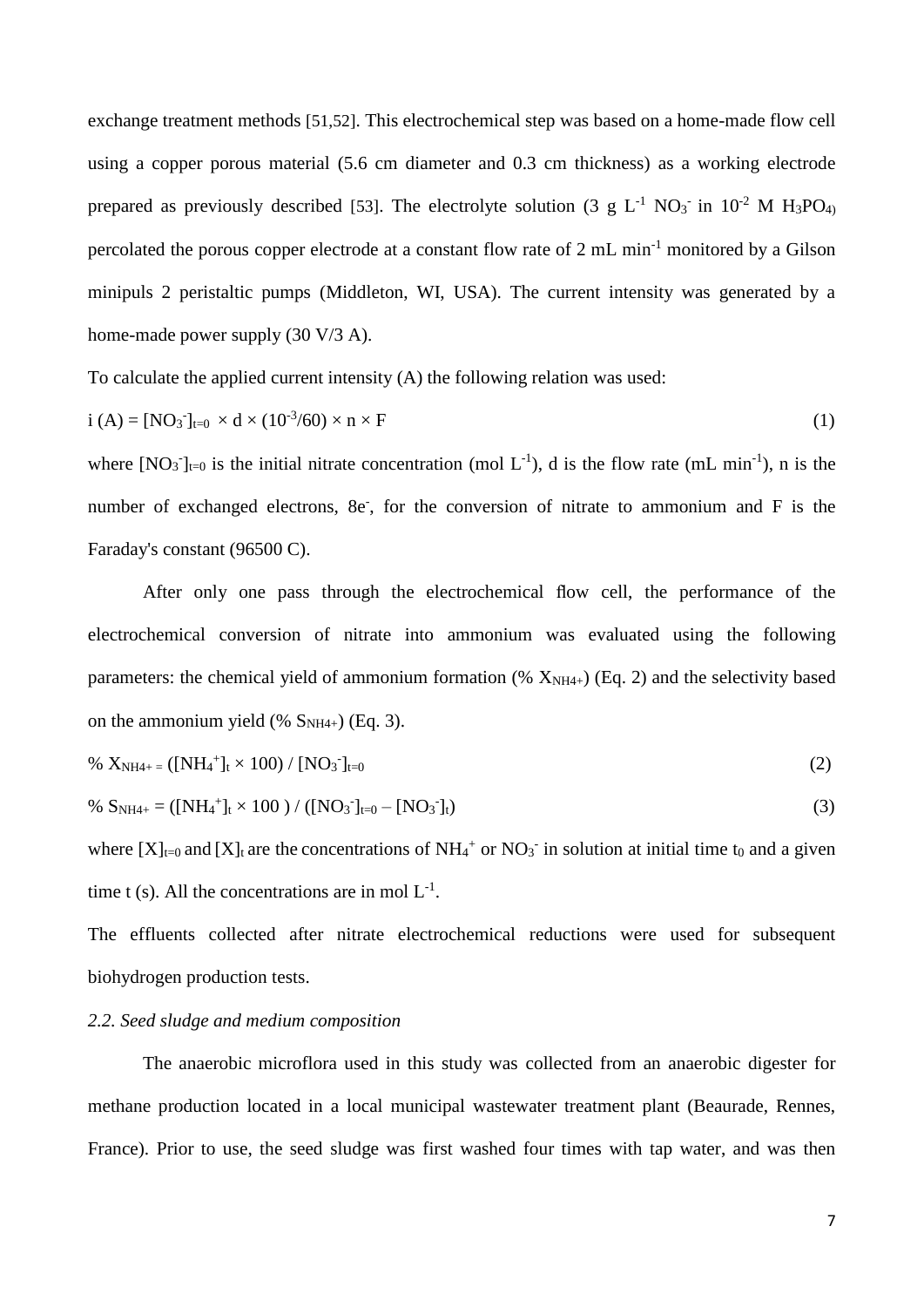sieved to remove sand, stone and other coarse matters. Thereafter a heat treatment of sludge at 102°C for 90 min was performed in order to enrich H2-producing bacteria and to inhibit the hydrogenotrophic methanogens activity.

One liter of the hydrogen production medium for this inoculum contained:

360 mg MgSO4.7H2O, 48 mg NiCl2.6H2O, 66 mg CaCl2.2H2O, 50 mg FeCl3, 30 mg MnCl2.4H2O, 21 mg CoCl.6H<sub>2</sub>O, 23 mg ZnCl<sub>2</sub>, 10 mg CuCl<sub>2</sub>.2H<sub>2</sub>O, 175 mg K<sub>2</sub>HPO4 and 175 mg K<sub>2</sub>HPO4 [27].

In all experiments the glucose and the electrolyzed solution collected after electrochemical treatment of the nitrate solution (3 g  $L^{-1}$  NO<sub>3</sub><sup>-</sup>, namely 484 mmol  $L^{-1}$ ) were used as a carbon and nitrogen sources, respectively.

#### *2.3. Batch tests in 125 mL glass bottles*

The batch tests were carried out to investigate the effects of initial pH and glucose concentration on biohydrogen production experiments. 125 mL glass bottles with a working volume of 100 mL were used for the batch tests. All experiments were carried out in duplicate; the mean values with the corresponding error were reported in the figures.

- (1) The pH of the medium culture was buffered using  $0.07$  mol  $L^{-1}$  of 2-(N-morpholino) ethanesulfonic acid monohydrate (MES), an inexpensive and nontoxic buffer [10,23].
- (2) The reactors were inoculated with the heat-treated sludge at 4 g  $L^{-1}$ .
- (3) To provide anaerobic conditions, the headspace was replaced with nitrogen gas (purged for 5 min).
- (4) Finally, bottles were incubated in a shaker (New Brunswick, Innova 40) at 180 rpm and at a constant temperature (37  $^{\circ}$ C $\pm$  1). This temperature was adopted because the majority of biohydrogen production studies was conducted under mesophilic conditions, typically in the range of 35-37 °C [18,21,27,41,54]. This pH range is favorable for the cultivation and the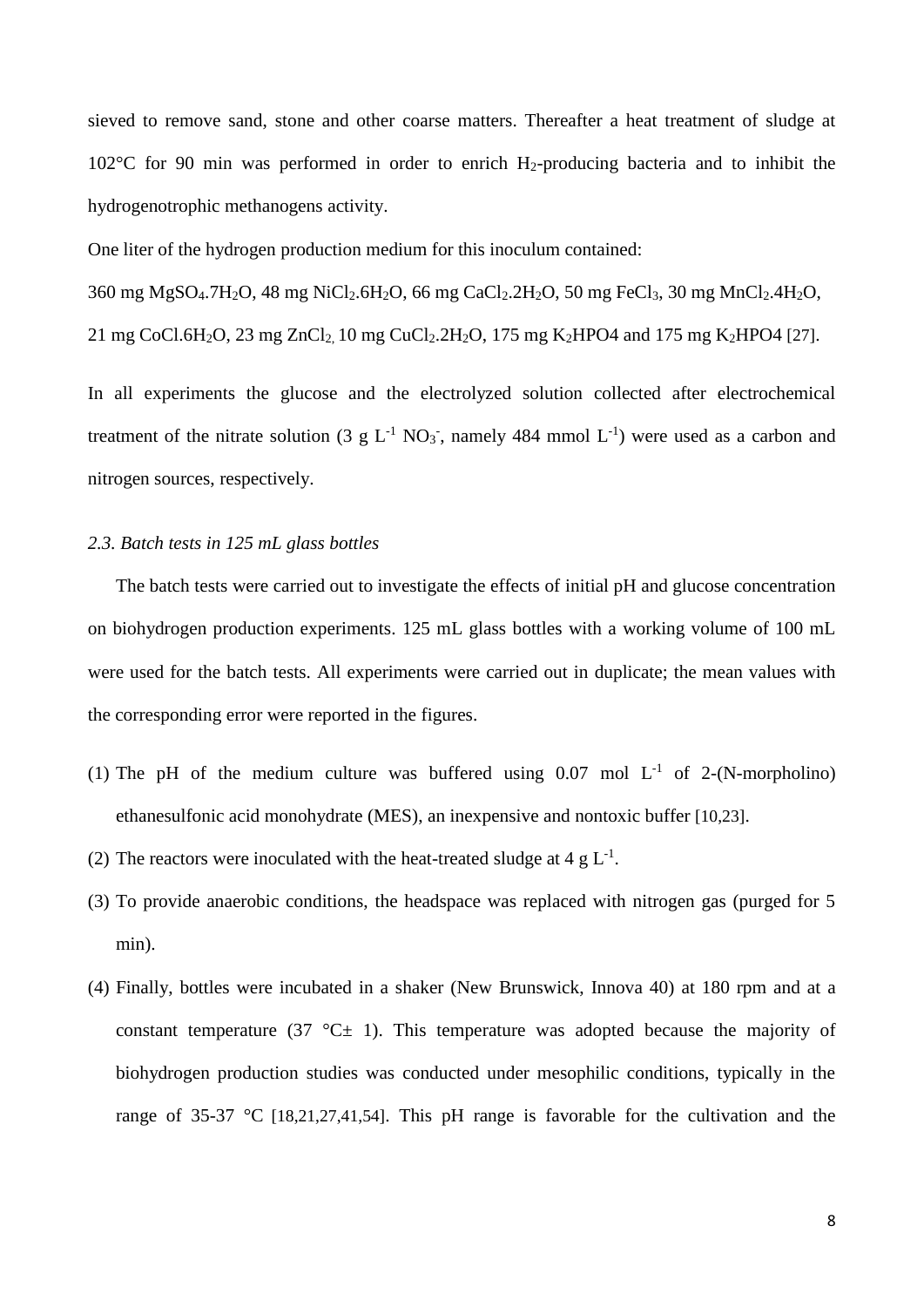hydrogen-producing activity of microorganisms. Consequently, it increases the production yield of hydrogen from residual organic substrates [55].

Two series of experiments were conducted to study  $H_2$  production.

Due to the fact that an initial glucose concentration of 15  $g L^{-1}$  was previously found as the optimal carbon concentration for biological hydrogen production using aerobic activated sludge [48], this glucose concentration was considered for the first series of experiments, which was dedicated to examine the effect of initial pH values on H<sub>2</sub> production efficiency. Three different pH values (5.5, 6.5 and 7.5) were chosen, which were adjusted using  $0.07$  mol  $L^{-1}$  MES buffer.

In the second experimental series, the effect of the initial glucose concentration was studied using different amounts of glucose  $(5, 10, 15, 20, 25,$  and  $30 \text{ g L}^{-1})$ .

The pH measurements were performed using a 9165BN pH electrode connected to an Orion-828 pH Analyzer (Orion Research Inc., Beverly, MA, USA).

Hydrogen yields were calculated based on the following equation:

 $H_2$  yields (mol  $H_2$  mol<sup>-1</sup><sub>glucose consumed</sub>) =  $H_2$  produced (mol) / Glucose consumed (mol) (4)

#### *2.4. Batch reactor experiments in 3L bioreactor*

The optimal conditions (glucose concentration and pH) determined above in the section 2.3, were considered thereafter to produce biohydrogen in a 3L fermentor (New Brunwick Scientific BioFlo 110) operated in batch mode and an inlet substrate concentration of 25 g glucose  $L^{-1}$ . The bioreactor was filled with 1.5. L (working volume) with culture medium beforehand sparged with nitrogen gas to achieve anaerobic conditions and inoculated with heat-treated anaerobic sludge (4 g  $L^{-1}$ ). The pH of the mixed liquor was kept constant at 6.5 by feeding 4 mol  $L^{-1}$  NaOH or 2 mol  $L^{-1}$ HCl solutions via respective peristaltic pumps. The temperature was kept at 37°C with a temperature controller, and the agitation rate was 180 rpm. A biogas sampling port was installed in the reactor to allow direct biogas sampling with a syringe. For kinetic studies of batch anaerobic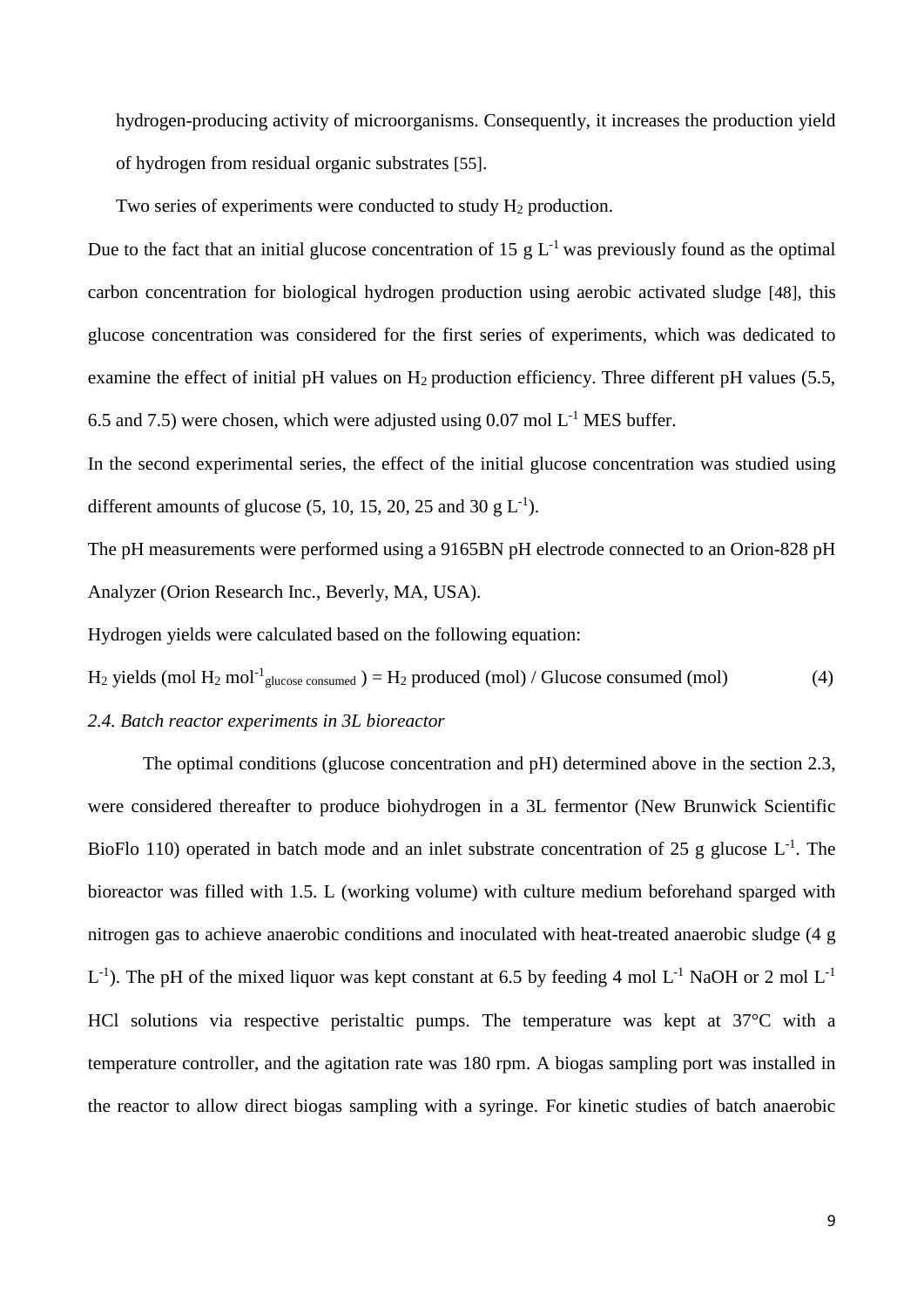hydrogen production, samples (2 ml) were withdrawn periodically from the reactor with a needle inserted through a port on the top surface).

#### *2.5. Analytical methods*

The liquid samples were analyzed for biomass concentration, residual glucose concentration, volatile fatty acids and solvents. Biogas percentages in the reactor headspace were also measured.

#### *2.5.1. Biomass concentration (Microbial growth analysis)*

Biomass growth was measured in terms of Suspended Solids (SS,  $g L^{-1}$ ). Where 5 mL of sludge was disposed in a previously weighed porcelain cup (P1) and placed in an oven at 105  $\degree$  C until having a constant weight (P2). The Suspended solids were calculated according to Eq.5:

$$
SS (g L-1) = (P2 - P1) / 0.005
$$
\n<sup>(5)</sup>

 $\overline{2}$ 

#### *2.5.2. Liquid samples*

NH<sup>4</sup> + concentrations in solution resulting from nitrate electroreduction and that remained after biological hydrogen production were measured by UV–vis spectroscopy as reported elsewhere [56–58]. NO<sub>3</sub> and NO<sub>2</sub> ions were determined by ion chromatography (Dionex 120) equipped with a chemical suppressor (ASR 300 -ultra 4 mm) and a Dionex on Pac AS19 Anion Exchange column  $(4x250mm)$ . 2 mol L<sup>-1</sup> KOH was used as eluent at a flow rate of 1.04 mL min<sup>-1</sup>.

Gas chromatography–mass spectrometry (GC/MS) measurements of the soluble microbial products (SMPs) in the fermentation solution were performed with a Perkin Elmer Clarus 500 apparatus (California, United States) coupled with a Variance CB-FFAP 0.25 μm column  $(25 \text{ m} \times 0.15 \text{ mm})$ . Compounds identification was conducted with the help of a list database (Nist). GC/MS analysis showed that acetic, butyric, isobutyric acids and ethanol were the main liquid metabolites (data not shown). Other compounds were detected at trace levels, such as acetaldehyde.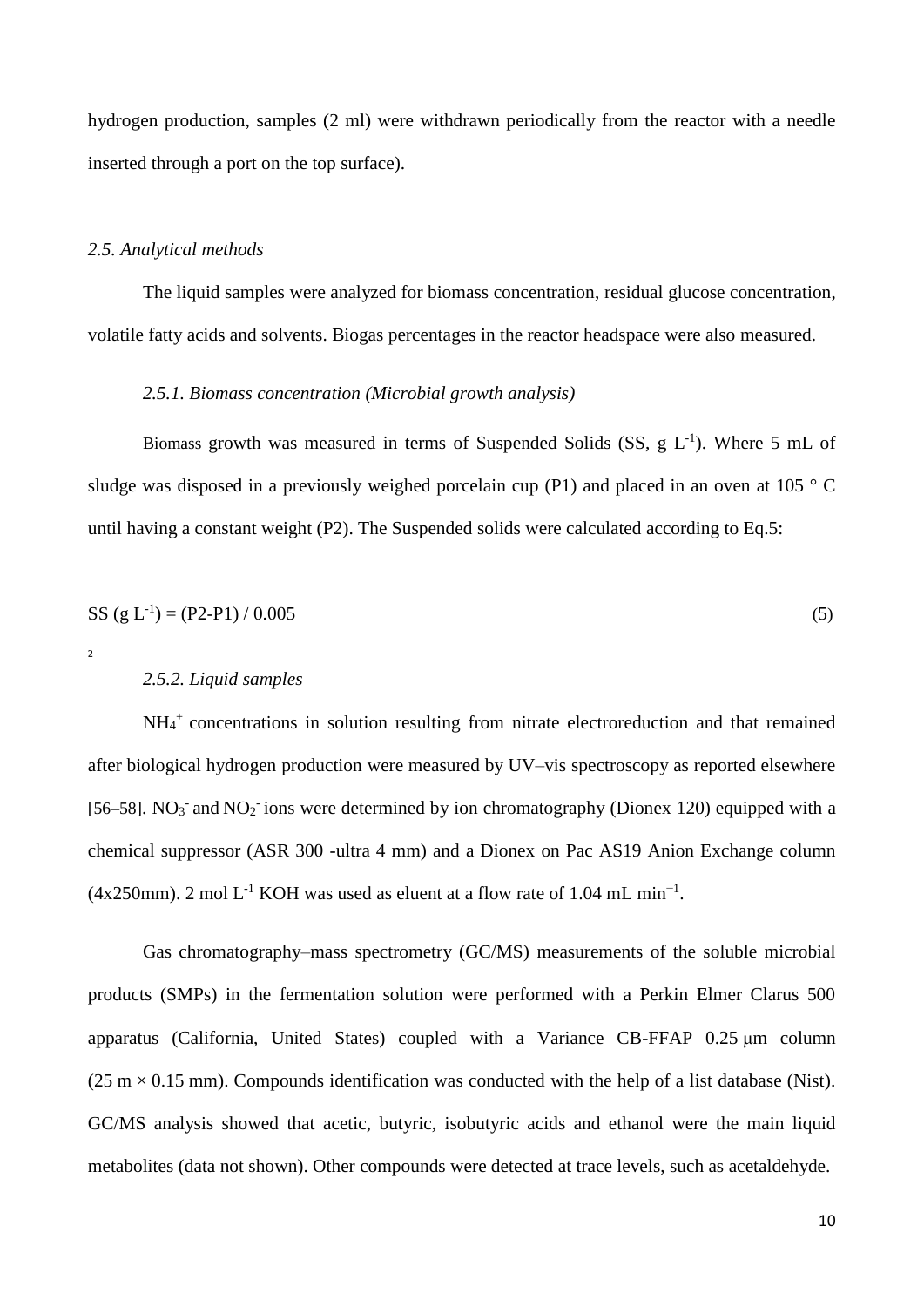Analysis of fermentation by-products (volatile fatty acids (VFAs), lactic acid and ethanol) contained in the aqueous phase was carried out by gas chromatography (GC Thermo Focus) equipped with a flame ionization detector (FID) and a FFAP-CB column (15 m  $\times$  0.1 mm, 0.1 µm) specially adapted to the separation of volatile fatty acids. In order to reduce the presence of suspended solids, liquid samples were centrifuged at 8000 rpm for 10 min at 4ºC then acidified by 6 mol  $L^{-1}$  HCl and filtered through 0.25 µm membrane before analysis. The addition of HCl solution to the sample allows the protonation of the volatile fatty acids to be analyzed. The injector and detector were operated at 200 and 250 °C, respectively. The oven was held at 90°C for 0.5 min; then heated to 200 °C with a ramp of 40 °C min<sup>-1</sup> and maintained at 200 °C. Nitrogen was used as carrier gas with a flow rate of .2  $mL min^{-1}$ . The column head pressure was controlled at 35 Pa.

Glucose consumption was quantified using a high performance liquid chromatography (HPLC) system (Shimadzu LC-20AD) which was equipped with an ions exclusion column HPX-87H (300 x7.8 mm; Bio-Rad, Hercules, CA, USA), a Shimadzu RIO-6A refractive index (RI) detector and a photodiode array (PDA) analyzer. 0.5 mol  $L^{-1}$  H<sub>2</sub>SO<sub>4</sub> was used as mobile phase at a flow rate of  $0.7 \text{ cm}^3 \text{ min}^{-1}$  (waters pump, Milford, MA, USA).

 $CO<sub>2</sub>$  and N<sub>2</sub>O were measured as specified in the following section (2.5.3).

#### *2.5.3. Biogas content*

The proportion of hydrogen and methane in the produced gas was determined by a μGC (Agilent Micro GC3000, SRA Instruments) equipped with a thermal conductivity detector (TCD) and a stainless steel column (30m) packed with molecular sieve 5Å. The temperatures of the column and detector were maintained at 60°C and 100°C, respectively. In order to determine the proportion of carbon dioxide and nitrous oxide, the same gas chromatograph (Agilent Micro GC3000, SRA Instruments) was used, equipped with a TCD and a stainless steel column (10 m) packed with Porapak Q. The temperatures of the column and the detector were maintained at 70°C and 100°C,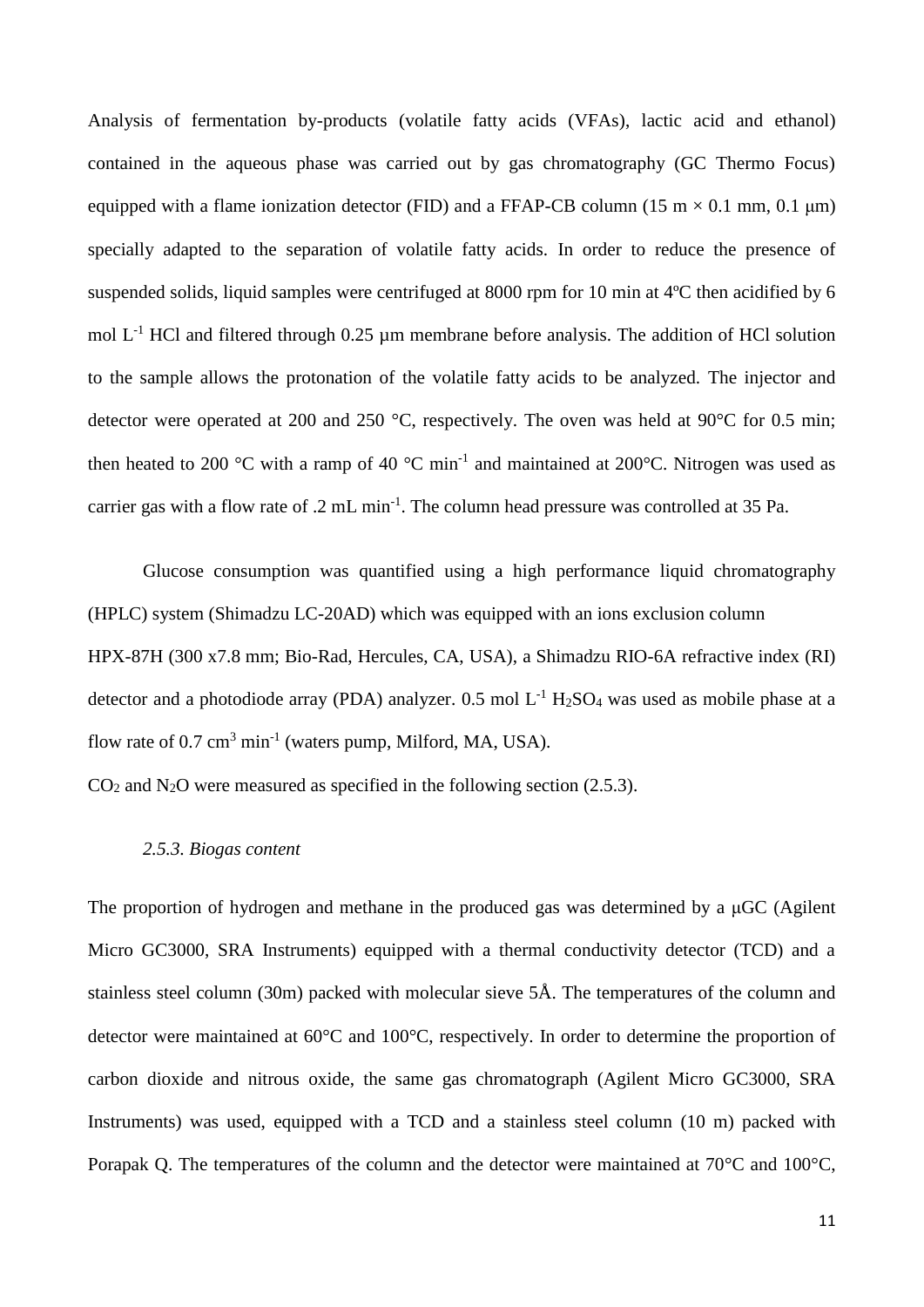respectively. Pure helium (6.0 quality) was used as carrier gas and the pressure through the columns was fixed at 40 psi.

#### *3. Results and Discussion*

#### *3.1. Batch study in 125 mL glass bottles without pH control*

#### *3.1.1. Effect of the initial pH*

Nitrate electrolysis was performed with  $NO<sub>3</sub>$  solutions of 3 g L<sup>-1</sup>, phosphoric acid (10<sup>-2</sup> M H3PO4) was used as supporting electrolytes. It is noteworthy that such electrolytes were chosen to prevent the addition of a phosphorus source, needed for the subsequent bacterial culture. Using the optimal conditions determined in a previous study [53] namely a current intensity of (1.24 A) applied between the copper porous electrode and two counter electrodes made of fine platinum grids and a flow rate of 2 mL min<sup>-1</sup>. After only one pass of concentrated nitrate solutions through the flow cell, the NO<sub>3</sub><sup>-</sup> electroreduction to ammonium was quasi quantitative in the acidic solution with a %  $X_{NH4+}$  of 92.5%, namely a very high NH<sub>4</sub><sup>+</sup> ions selectivity (% $S_{NH4+}$  = 98.7%) corresponding to 0.86 g  $L^{-1}$  NH<sub>4</sub><sup>+</sup>. Ammonium solutions were then tested as a nitrogen source to produce  $H_2$  in a batch system.

In this context, three ammonium solutions at different initial pH values (5.5, 6.5 and 7.5) were inoculated with anaerobic sludge pretreated thermally. For each one, the initial glucose concentration was set at 15  $g L^{-1}$ , optimal glucose concentration for hydrogen production previously recorded in the case of aerobic sludge [48]. Analysis of the residual glucose concentration after 48 hours of dark fermentation shows similar trend as the yields of  $H_2$  related to the initial pH, namely a peak for 6.5 initial pH (Figure 1).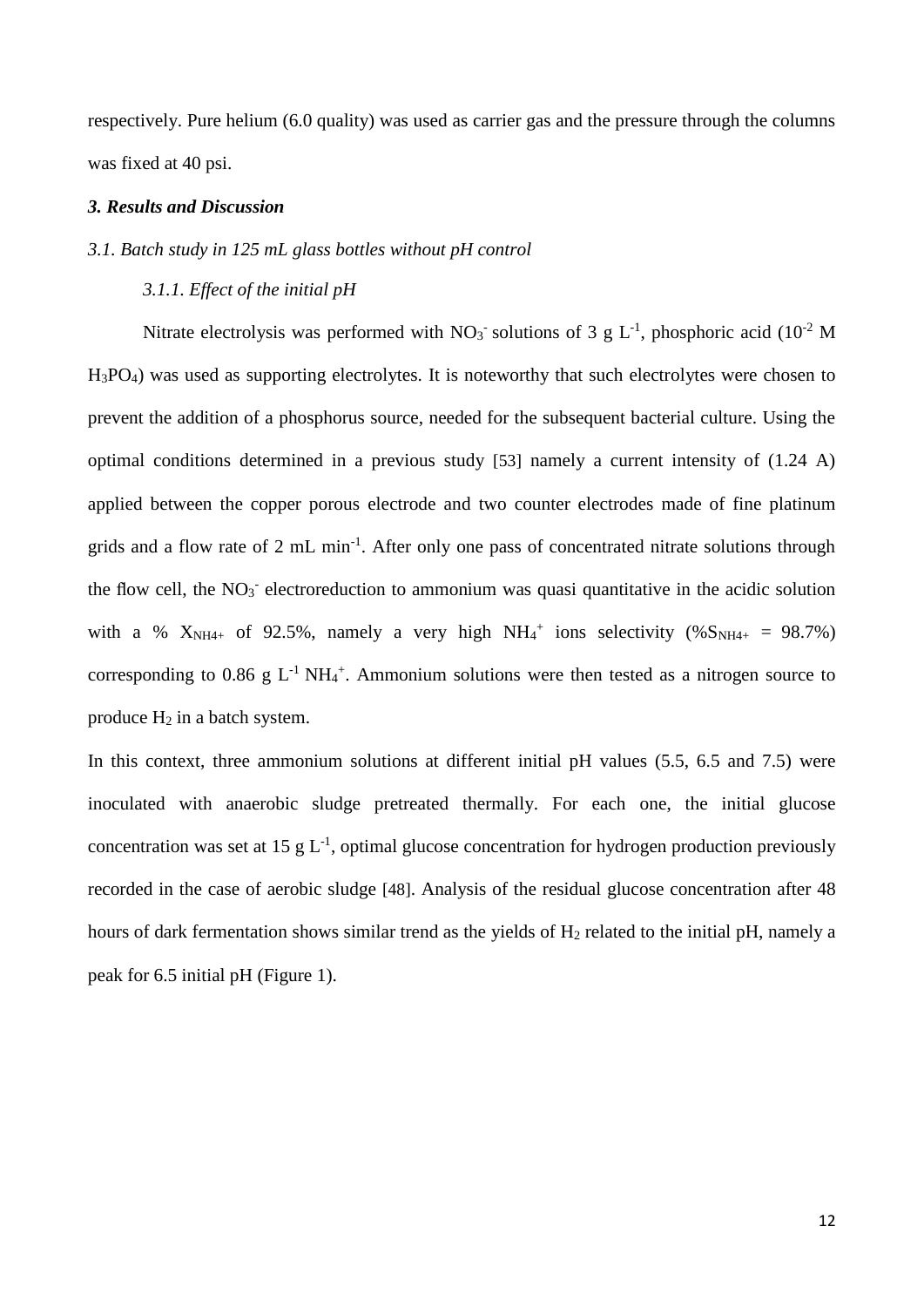

Figure 1 :  $H_2$  yields and glucose consumption versus the initial pH (Error bars are based on duplicate experiments. Initial glucose concentration:  $15g L^{-1}$ ).

Indeed, at pH = 6.5, 88% of the initially added glucose (15 g  $L^{-1}$ ) was consumed and hydrogen yield reached 0.56 mol  $H_2$  mol<sup>-1</sup> glucose consumed (Figure 1).

In parallel with hydrogen production, high ammonium assimilation yields were also observed, they varied between 75% and 85% after 48 h culture (Table 1), with a maximum of 85% obtained at pH 6.5.

Another important parameter to be considered is the quality of the produced biogas, that should mainly contain H2; it is therefore important to minimize as much as possible other gases. Analyses of biogas by microGC showed the absence of  $H_2S$  (hydrogen competitor), CH<sub>4</sub> and N<sub>2</sub>O formation throughout experiments, including the biotic controls. But in contrast to the control realized without addition of glucose and nitrogen sources wich was free of  $H_2$  and  $CO_2$ , at the three pH values the produced gas contained only  $H_2$  and  $CO_2$ . The molar ratio  $(CO_2/H_2)$  is a good indicator for the purity of biogas; according to table 1, a sharp minimum (0.1) was obtained for an initial pH of 6.5.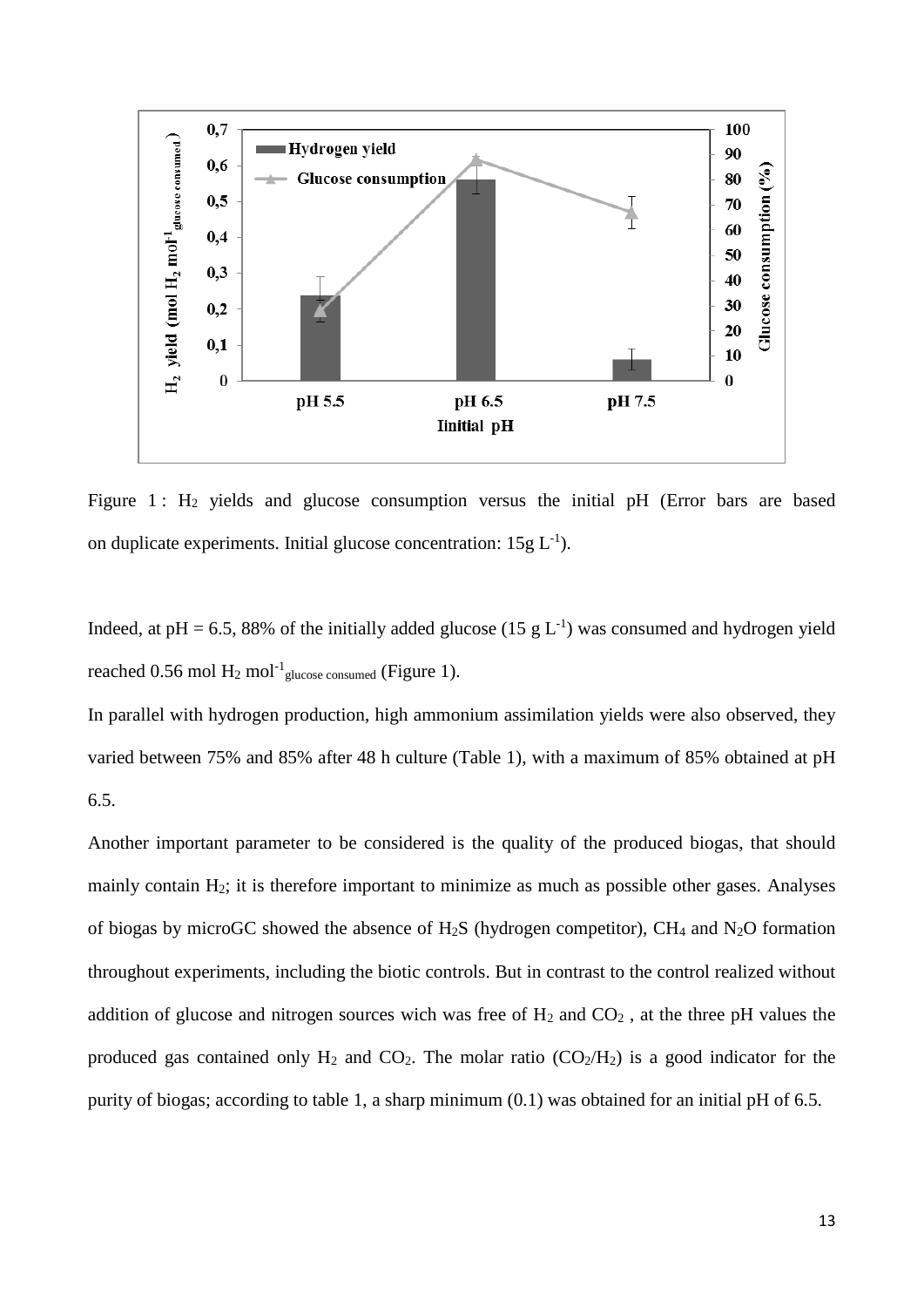Table 1 : Summary of the results obtained after 48 h culture in 125 mL batch reactors at different initial pH values. Error bars are based on duplicate experiments; Initial glucose concentration: 15 g  $\mathrm{L}^\text{-1}.$ 

| Initial pH | $NH4+$ assimilation<br>(% ) | Final pH       | <sup>a</sup> R $(CO_2/H_2)$ | [CH <sub>4</sub> ]<br>$(mol.L^{-1})$ | $SS$ (g L <sup>-1</sup> ) |
|------------|-----------------------------|----------------|-----------------------------|--------------------------------------|---------------------------|
|            |                             |                |                             |                                      | $15.0 \pm 1.5$            |
| 6.5        | $85 \pm 3.2$                | $4.98 \pm 0.2$ | $0.1 \pm 0.01$              | 0.0                                  | $14.0 \pm 4.5$            |
| 7.5        | $80 \pm 2.4$                | $5.53 \pm 0.3$ | $1.5 \pm 0.2$               | 0.0                                  | $15.5 \pm 2.8$            |
| 5.5        | $75 \pm 2.6$                | $5.1 \pm 0.1$  | $1.1 \pm 0.1$               | 0.0                                  |                           |

 $^{\text{a}}$ **R** ( $CO_2$ /H<sub>2</sub>)) is the ratio between the molar concentrationsof produced  $CO_2$  to  $H_2$  at different pH.

In the studied pH range (Table 1), whatever the initial pH value, the final biomass concentration remained roughly similar, namely close to  $14-15$  g L<sup>-1</sup>. However, the differences between the final pH, even if limited, can lead to significant changes in the metabolic activity of hydrogen producing bacteria, characterized by very different amounts of produced hydrogen and carbon dioxide. This behavior is probably due to a change in metabolic pathways of the bacterial consortium; pathway that promotes or not hydrogen production. To confirm this hypothesis the results of an analytical monitoring of soluble microbial products (SMPs) resulting from glucose fermentation under different initial pH were shown in table 2. As shown in table 2, at pH 5.5 the main soluble products were acetic acid followed by butyric and isobutyic acids; while low amounts of acetaldehyde were detected in the three media. At pH 5.5, hydrogen production was mainly accompanied by acetic acid and ethanol formation and then, with the increase of the medium pH, the metabolism was gradually shifted to the acetic acid / butyric acid pathway with a decrease of ethanol formation. In summary and as illustrated by table 2, with the increase of the initial pH, the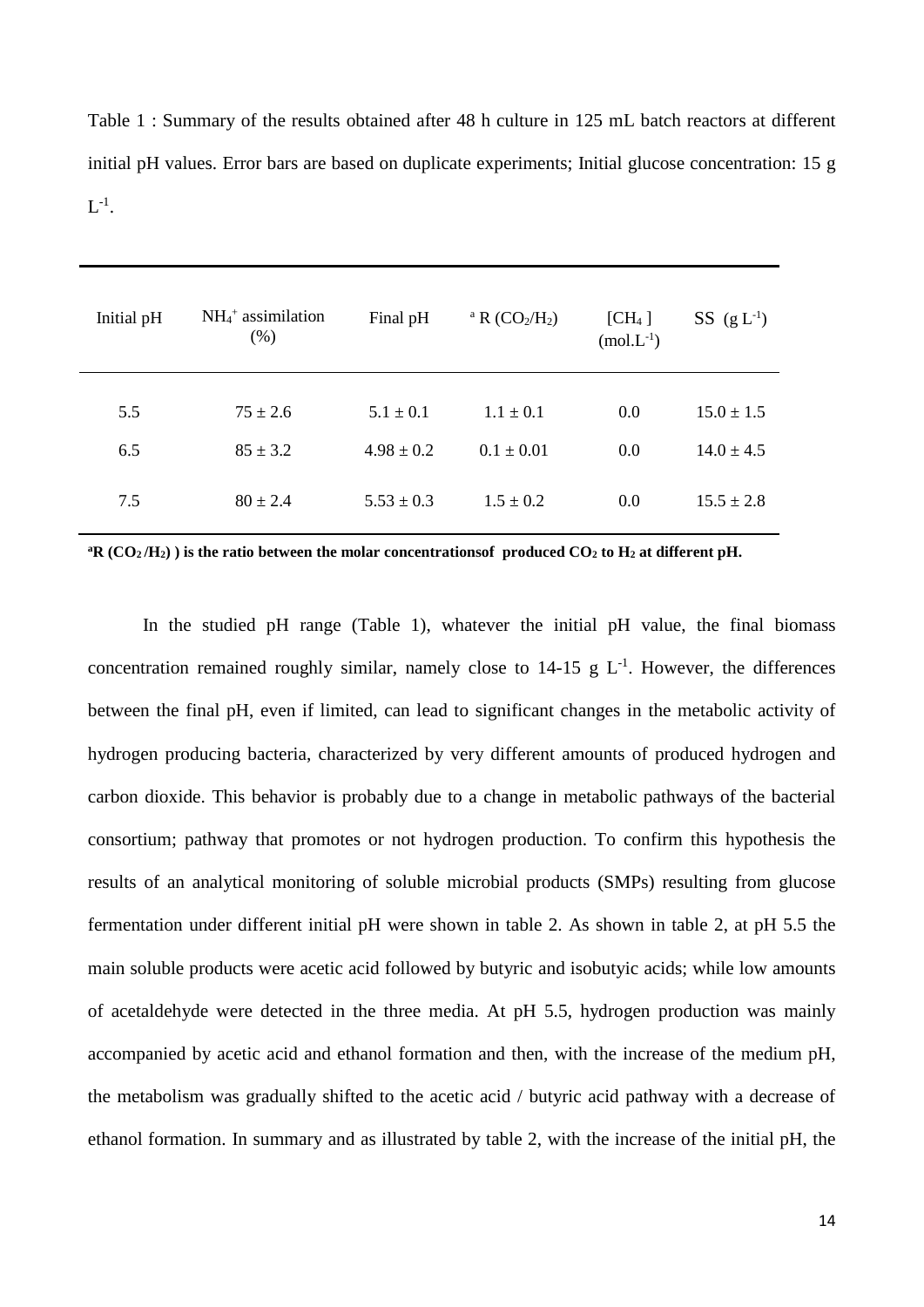concentrations of acetic and butyric acids progressively increased, while that of ethanol decreased rapidly.

Table 2: Residual acids, solvents and alcohols in solution produced after 48 h culture under different initial pH values. Uncertainties are based on duplicate experiments. Initial glucose concentration: 15 g  $L^{-1}$ .

| Initial pH | Acetaldehyde<br>$(mg L^{-1})$ | Ethanol<br>$(mg L^{-1})$ | Acetic acid<br>$(mg L^{-1})$ | Butyric acid<br>$(mg L^{-1})$ | Isobutyric acid<br>$(mg L^{-1})$ |
|------------|-------------------------------|--------------------------|------------------------------|-------------------------------|----------------------------------|
| 5.5        | $26.6 \pm 1.5$                | $693.0 \pm 32.0$         | $574.5 \pm 4.3$              | $141.6 \pm 12.0$              | $45.6 \pm 12.0$                  |
| 6.5        | $7.1 \pm 0.5$                 | $153.9 + 11.0$           | $1520.7 + 24.0$              | $520.1 \pm 16.0$              | $299.9 + 8.0$                    |
| 7.5        | $1.4 \pm 0.1$                 | $40.0 + 4.0$             | $3200.0 \pm 18.0$            | $802.5 + 5.4$                 | $416.0 \pm 5.4$                  |

It is noteworthy that the final pH values were very close (Table 1), despite different initial pH. The pH change increased from 7.3% to 26.0% for pH increasing from 5.5 to 7.5. These pH changes corresponded to the production of high concentrations of organic acids (Table 2) decreasing therefore the pH of the buffered  $(0.05 \text{ mol L}^{-1} \text{ MES})$  solutions. From the comparison of the soluble fermentation products (Table 2) and hydrogen yield profiles (Figure 1) under different initial pH, it is clear that the low hydrogen production recorded at  $pH = 5.5$  can be related to the high production of ethanol (639 mg  $L^{-1}$ ). Indeed, this ethanol production in the reactor indicates that at this initial pH value, either spore-forming hydrogen producers were not the dominant community, or that the bacteria began utilizing an ethanol producing metabolic pathway. This pathway, via acetaldehyde as an intermediate, does not produce  $H_2$  (Eq.6) like the acetate and butyrate pathways do as shown in Eq.7 and Eq.8

$$
C_6H_{12}O_6 \longrightarrow 2CH_3CH_2OH + 2CO_2 \tag{6}
$$

$$
C_6H_{12}O_6 + 4H_2O \longrightarrow 2CH_3COO^- + 2HCO_3^- + 4H_2 + 4H^+ \tag{7}
$$

15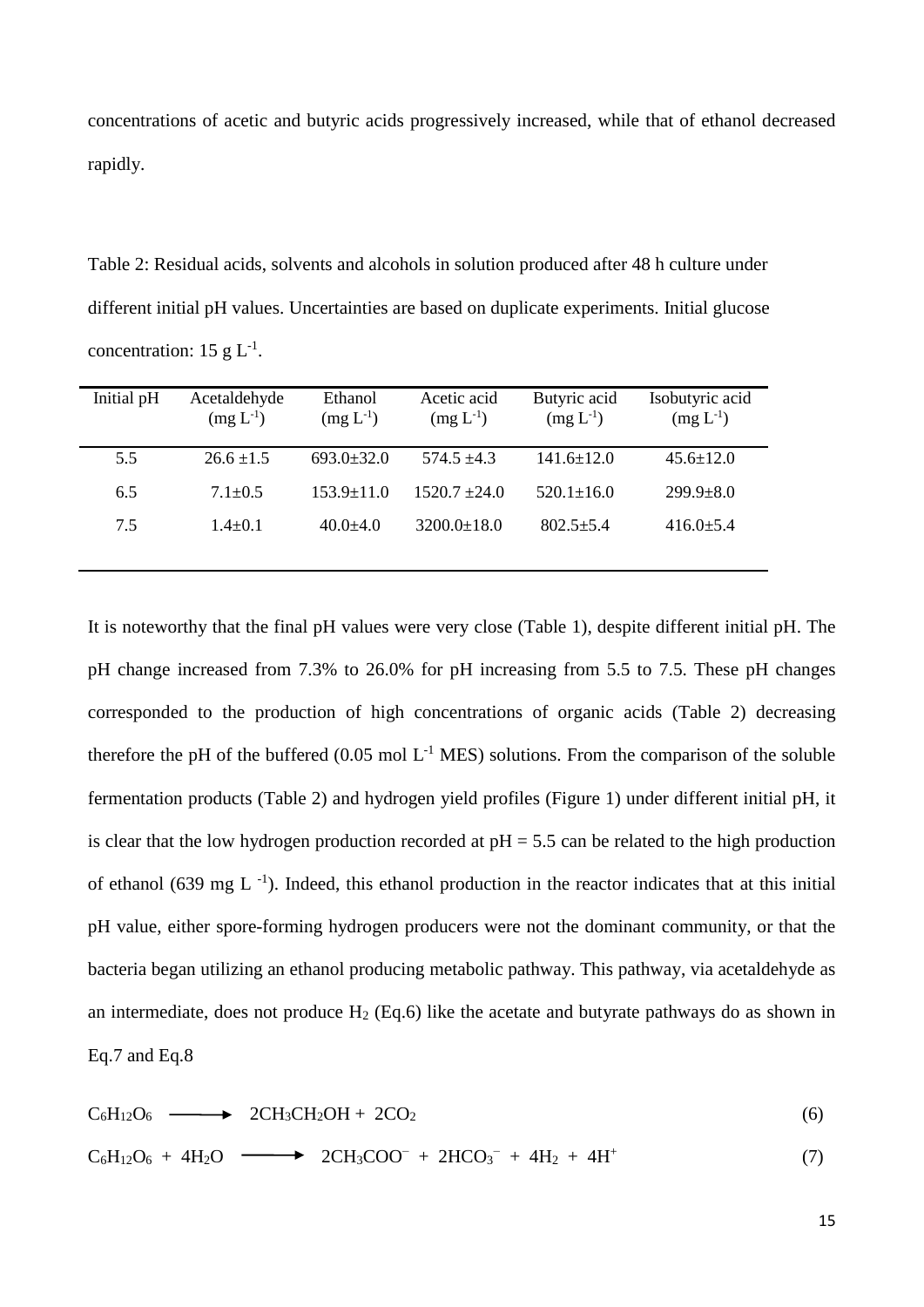$$
C_6H_{12}O_6 + 2H_2O \longrightarrow CH_3CH_2CH_2COO^- + 2HCO_3^- + 2H_2 + 3H^+ \tag{8}
$$

The latter supposition was clearly confirmed by table 2, which showed that the highest amount of acetaldehyde  $(26.6 \text{ mg } L^{-1})$  was recorded at pH 5.5. The low levels of acetic and butyric acids detected at pH 5.5 proved that these hydrogen-producing pathways were not being utilized. In contrast, the high levels of acetic acid in the reactor running at pH 6.5 were indicative of the highest hydrogen yield (0.56 mol  $H_2$  mol<sup>-1</sup> glucose consumed). These results are in agreement with those obtained by Fang and Liu [17], which proved that acetic acid production was favored at pH 6.5, while a pH decrease in the biohydrogen productivity accompanied by a significant increase in the level of volatile fatty acids (VFA) (Table 2) and a pH decrease of two units from the initial pH were observed (Table 1). These results can be interpreted by the fact that the excessive self-production of volatile fatty acids, especially acetic acid at pH 7.5, inhibited the growth of hydrogen-producing bacteria reducing therefore the  $H_2$  production efficiency [59].

Accordingly, studying the pH effect on biological hydrogen production and hydrogenase activity in the range of pH values varying from 5 to 8 and in similar conditions than those considered in the present study (glucose as carbon source, 37ºC and in batch mode). Xiao *et al*. [22] found that the activity of hydrogenase decreased significantly with increasing culture pH and that weak acidic conditions favored hydrogen production.

All of these results proved that the initial pH have a considerable effect on the hydrogen production metabolism of heat-treated anaerobic sludge.

H<sup>2</sup> could be directly utilized during the formation of propionic acid according to the following equation  $(Eq.9)$  [60] :

$$
C_6H_{12}O_6 + 2H_2 \longrightarrow 2CH_3CH_2COOH + 2H_2O
$$
\n(9)

In this study, propionic acid was absent, which suggests that the thermal pre-treatment was successful and that the conditions used were not favorable for the growth of bacteria producing this acid. Similarly lactic acid, associated with zero- $H_2$  pathways [61] was also not detected.

16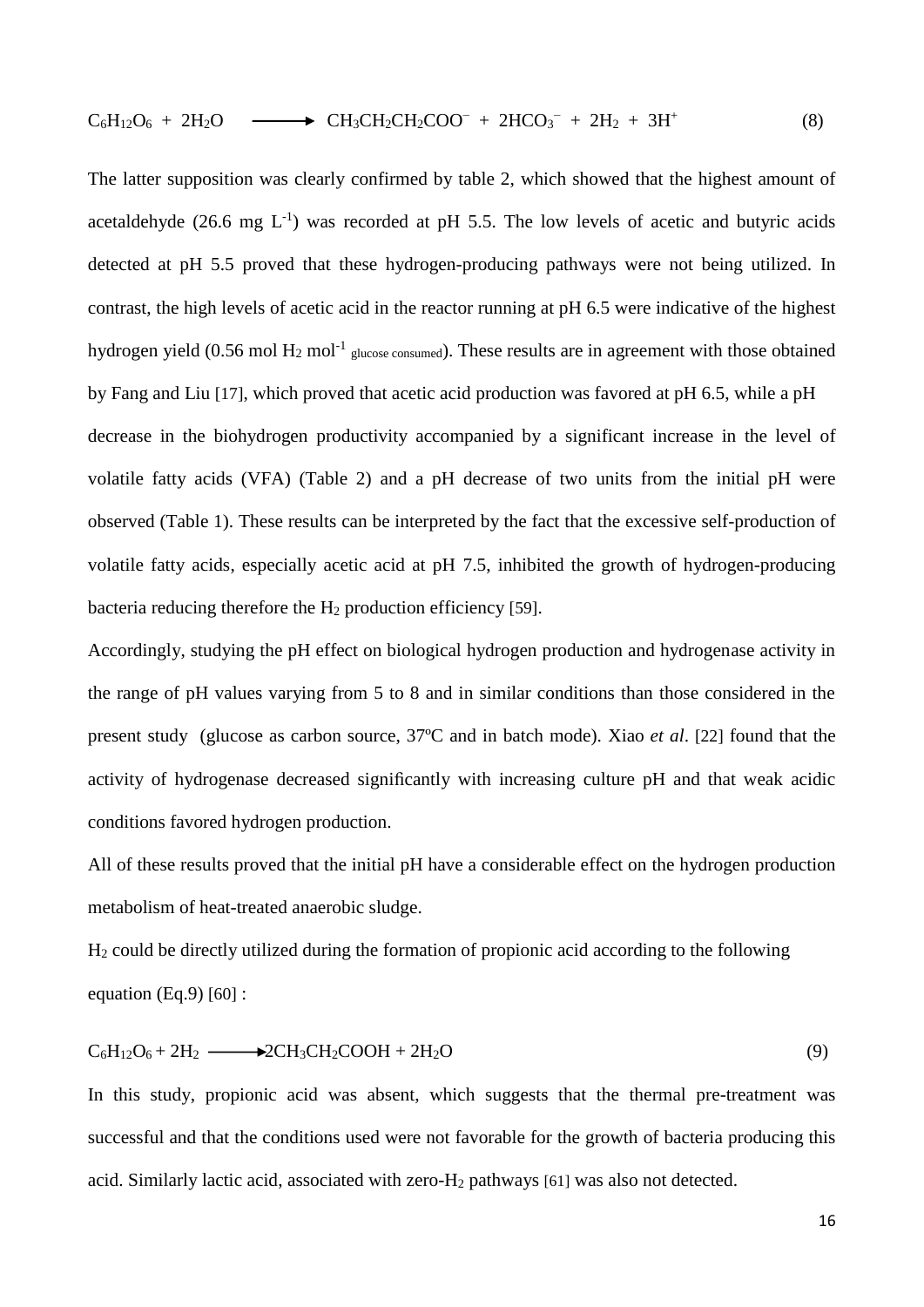Concerning the variation of the ratios R  $(CO_2/H_2)$  obtained at various pH, table 1 showed that the lowest ratio (0.1) was recorded at pH 6.5, which can be linked to the formation of a significant amount of organic acids, particularly in the form of acetic acid (Table 2). However, the increase of this ratio for an initial pH higher than 6.5, reflected an increase in the amount of  $CO<sub>2</sub>$ produced and hence a decline of the organic carbon, also mostly found in the form of acetic acid (Table 1). The increase of this ratio R (CO<sub>2</sub> / H<sub>2</sub>) for pH below 6.5 indicated a CO<sub>2</sub> increase to the detriment of organic carbon which was predominantly found in the form of ethanol. Therefore at an initial pH equal to 6.5 the lowest amount of  $CO<sub>2</sub>$  and the highest biohydrogen production yields were recorded. Moreover, the absence of hydrogen production in the biotic control illustrated the absence of nutrient solubilization by thermal pretreatment of sewage.

In conclusion, an initial pH of 6.5 seems favorable to the production of hydrogen by heat treated anaerobic sludge. This result is in agreement with those of Karadag *et al*. [18] and Oh et *al.* [23] ; in similar conditions to those considered in this work they obtained 6.2 and 6.5 as optimal initial pH values, respectively. Therefore a pH of 6.5 was considered afterward to study the effect of the initial glucose concentration on hydrogen production.

#### *3.1.2. Effect of the initial glucose concentration*

In order to find the optimal glucose concentration for biohydrogen production, five different glucose concentrations  $(5, 10, 15, 20, 30 \text{ g L}^{-1})$  were evaluated. The initial pH was set at 6.5. According to figure 2, it is clear that the biohydrogen productivity increased with glucose concentration to reach a maximum value of 1.1 mol  $H_2$  mol<sup>-1</sup> glucose consumed equivalent to 0.128 mol L<sup>-</sup> <sup>1</sup> of hydrogen at an initial glucose concentration of 25 g  $L^{-1}$ .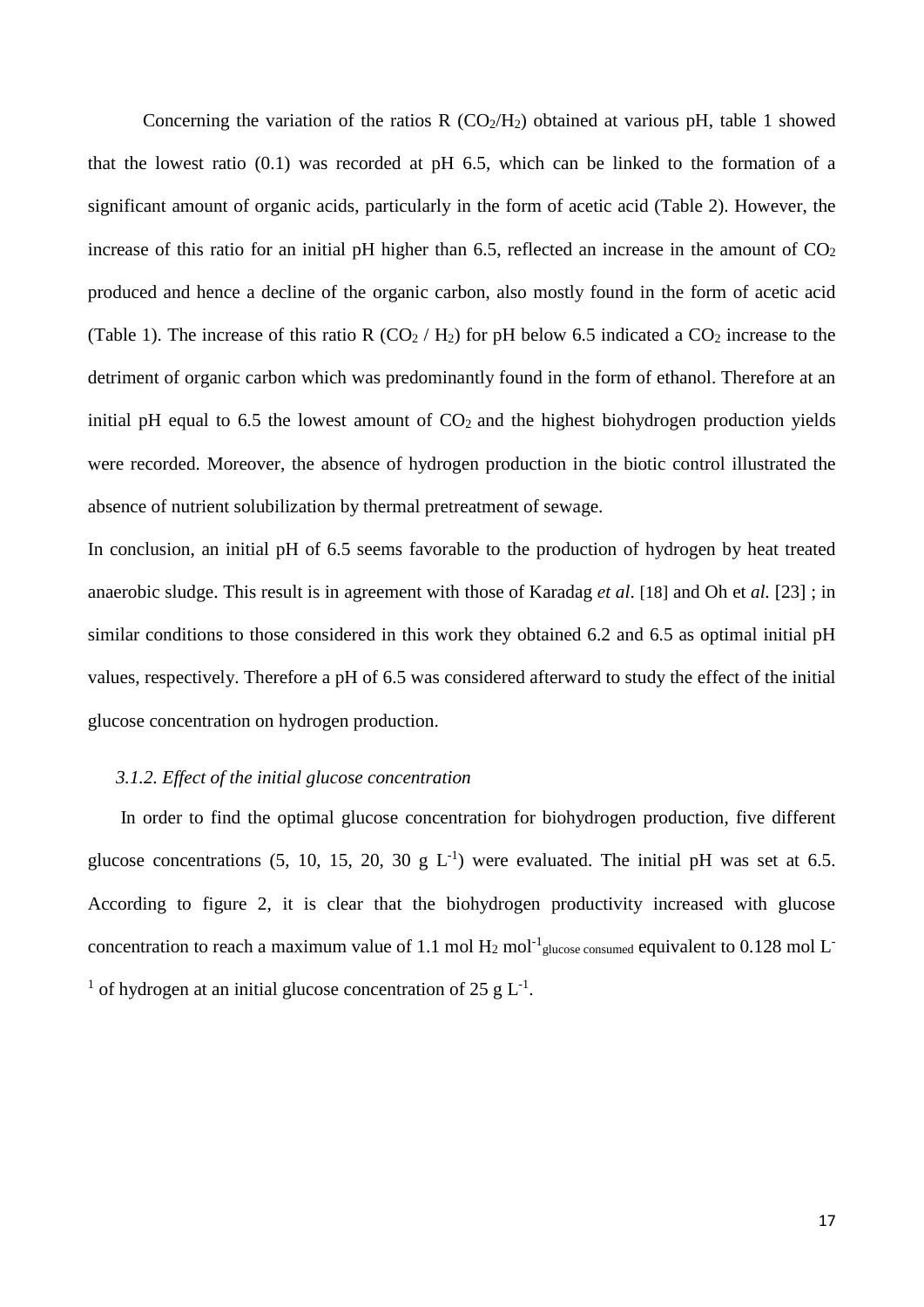

Figure 2: Effect of initial glucose concentration on  $H_2$  production by heat treated anaerobic sludge after 48 h culture. Errors are based on duplicate experiments (Initial  $pH = 6.5$ ).

Beyond 25  $g L^{-1}$  glucose, biohydrogen production dropped very strongly and was quickly halved, at 30 g  $L^{-1}$  of glucose (this decrease will be discussed below). From this, the increase of hydrogen production can be related to the amount of carbon substrate. Table 3 showed that up to 10 g  $L^{-1}$ , glucose is the limiting factor. Ammonium assimilation profiles (Table 3) were in accordance with hydrogen production (Figure 2). Ammonium became the limiting factor from 25 g  $L^{-1}$  of glucose (98%). Bacterial growth was also favored; since it increased from 10.5 g  $L^{-1}$  to 24 g  $L^{-1}$  with the increase of the initial glucose content from 5 to 25 g  $L^{-1}$ .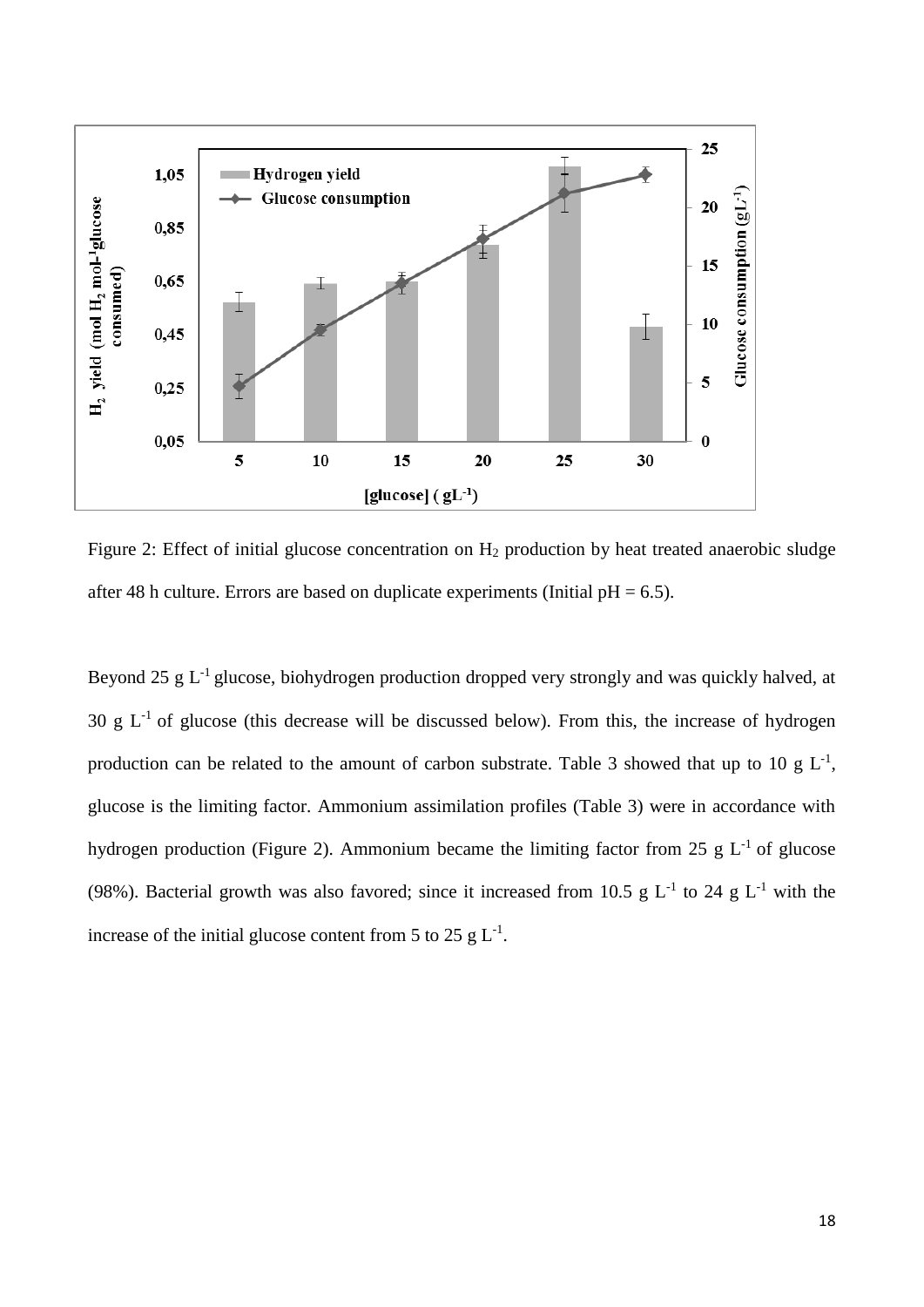| Table 3: Biohydrogen production by heat treated anaerobic sludge after 48 h culture as function of      |
|---------------------------------------------------------------------------------------------------------|
| the initial concentration of glucose. Uncertainties are based on duplicate experiments. (Initial $pH =$ |
| $(6.5)$ .                                                                                               |

| <b>Glucose</b><br>$(g L^{-1})$ | $NH4+$ assimilation<br>$($ %) | Final<br>pH   | $^{\rm a}$ RCO <sub>2</sub> /H <sub>2</sub> | [CH <sub>4</sub> ]<br>(mol $L^{-1}$ ) | <b>SS</b><br>$(g L^{-1})$ |
|--------------------------------|-------------------------------|---------------|---------------------------------------------|---------------------------------------|---------------------------|
| 5                              | $41.1 \pm 2.1$                | $5.8 \pm 0.1$ | $0.4 \pm 0.002$                             | 0.0                                   | $10.5 \pm 3.9$            |
| 10                             | $59.7 \pm 3.5$                | $4.7 \pm 0.2$ | $0.2 \pm 0.005$                             | 0.0                                   | $16.0 \pm 0.8$            |
| 15                             | $74.4 \pm 0.8$                | $4.8 \pm 0.3$ | $0.2 \pm 0.002$                             | 0.0                                   | $18.0 \pm 0.5$            |
| 20                             | $78.2 \pm 4.6$                | $4.9 \pm 0.2$ | $0.1 \pm 0.003$                             | 0.0                                   | $20.0 \pm 3.3$            |
| 25                             | $98.8 \pm 3.1$                | $5.0 \pm 0.4$ | $0.025 \pm 0.0006$                          | 0.0                                   | $21.0 \pm 1.9$            |
| 30                             | $98 \pm 0.3$                  | $4.8 \pm 0.1$ | $0.13 \pm 0.007$                            | 0.0                                   | $21.5 \pm 0.5$            |

 $^{\text{a}}$ **R** (CO<sub>2</sub>/H<sub>2</sub>)) is the ratio between the concentration in mole L<sup>-1</sup> of produced CO<sub>2</sub> and H<sub>2</sub> at different pH.

In conclusion for an initial glucose concentration lower than 15 g  $L^{-1}$ , glucose was the growthlimiting factor; while ammonium was not limiting until 25 g  $L^{-1}$  glucose.

Bacterial growth increased with the increase in substrate concentration up to 25 g  $L^{-1}$  glucose. A maximum of 21 g  $L^{-1}$  SS was attained at 25 g  $L^{-1}$  glucose. It is noteworthy that whatever the initial glucose concentration, biogas consisted mainly of hydrogen and carbon dioxide (Table 3); nitrogen gas was probably also formed but it could not be quantified. In fact each culture medium was previously deaerated with nitrogen gas, making therefore the analysis of nitrogen gas impossible because this latter was formed in very small amount compared to that used for deaeration. Finally and as above (first series of experiments), since no trace of methane gas or  $N_2O$  was detected during all the experiments, the parameter R (CO<sub>2</sub> / H<sub>2</sub>) can characterize the purity of biogas. At  $pH = 6.5$ and independently of the initial glucose concentration, the amount of the produced carbon dioxide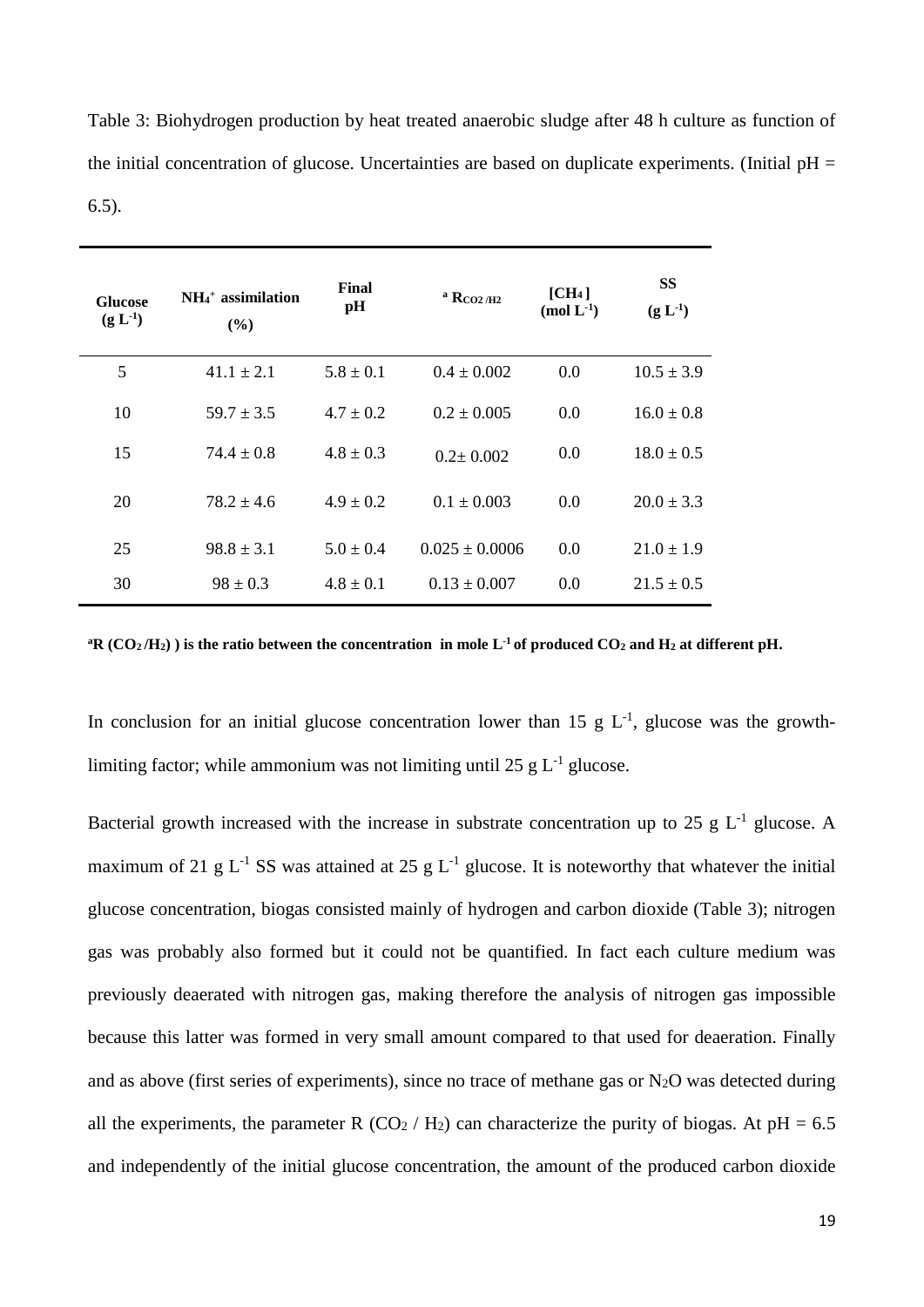remained very low compared to the quantity of biohydrogen. Ratio values must match glucose concentration which gives:  $R (CO<sub>2</sub>/H<sub>2</sub>)$  varied from 0.025 to 0.4 for initial values of glucose ranging from 5 to 25 g L<sup>-1</sup> (Table 3). Beyond 25 g L<sup>-1</sup>glucose, the ratio R (CO<sub>2</sub>/H<sub>2</sub>) decreased again until 0.13. These ratios were much lower than those registered at pH 5.5 and 7.5 (Section 3.1.1), which justifies once more the choice of the pH (6.5). The concentrations of the various metabolites measured in the liquid phase are shown in Table 4.

Table 4: Residual acids, solvents and alcohols in solution produced after 48 h at different initial glucose concentrations. Uncertainties are based on duplicate experiments (initial pH 6.5).

| Glucose<br>$(g L^{-1})$ | Acetaldehyde<br>$(mg L^{-1})$ | Ethanol<br>$(mg L^{-1})$ | acetic acid<br>$(mg L^{-1})$ | Butyric acid<br>$(mg L^{-1})$ | Isobutyric acid<br>$(mg L^{-1})$ |
|-------------------------|-------------------------------|--------------------------|------------------------------|-------------------------------|----------------------------------|
| 5                       | $4.2 \pm 1.6$                 | $825 \pm 101.5$          | $437 \pm 29.6$               | $60 \pm 13.0$                 | $78 \pm 23.9$                    |
| 10                      | $2.1 \pm 0.6$                 | $515 \pm 16.6$           | $874 \pm 84.4$               | $30 \pm 4.2$                  | $156 \pm 18.2$                   |
| 15                      | $7.1 \pm 3.8$                 | $154 \pm 50.3$           | $1521 \pm 203.4$             | $300 \pm 36.4$                | $520 \pm 59.7$                   |
| 20                      | $4.3 \pm 0.3$                 | $126 + 25.1$             | $1755 \pm 219.1$             | $554 \pm 56.0$                | $1945 \pm 191.6$                 |
| 25                      | $10.7 \pm 3.0$                | $111 + 17.2$             | $2101 \pm 419.5$             | $419 \pm 85.0$                | $1158 \pm 265.8$                 |
| 30                      | $3.5 \pm 1.1$                 | $25 \pm 2.3$             | $3157 \pm 321.0$             | $1320 \pm 199.4$              | $1543 \pm 79.4$                  |

At an initial glucose concentration of 5 g  $L^{-1}$  bioydrogen production was accompanied mainly by the formation of ethanol (825 mg  $L^{-1}$ ); with the increase of the glucose concentration the metabolism gradually moved towards acetic and butyric acids pathway. As shown in table 4, the concentrations of acetic, butyric and isobutyric acids increased with the initial content of glucose, while that of ethanol decreased rapidly beyond  $5 \text{ gL}^{-1}$  glucose. This behavior is in agreement with the increase of the hydrogen production yield with a maximum (1.1 mol  $H_2$  mol<sup>-1</sup> glucose consumed) obtained for 25 g  $L^{-1}$  of glucose (Figure 2). However, for 30 g  $L^{-1}$  glucose the excessive production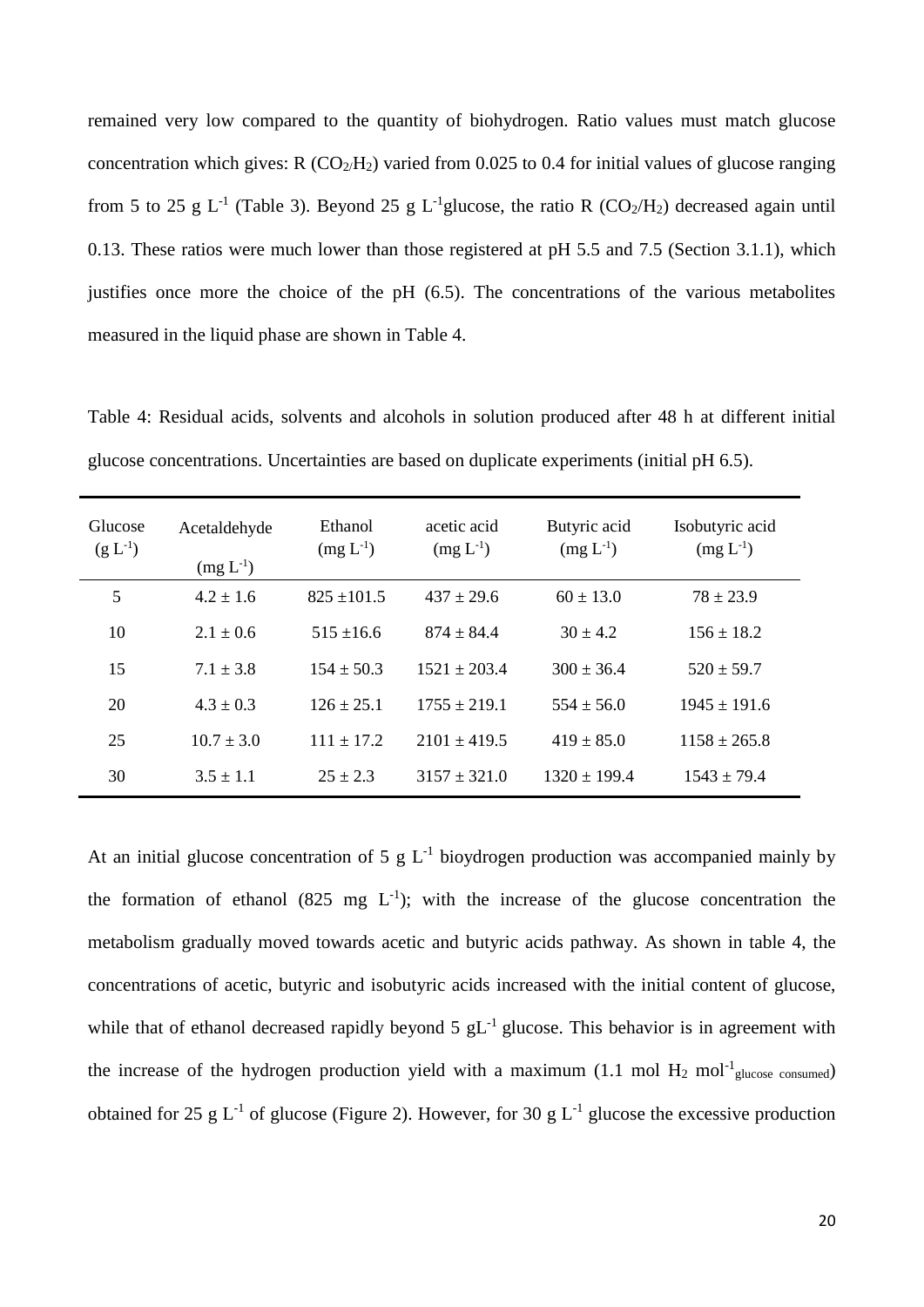of acetic acid (3157 mg  $L^{-1}$ ) inhibited the hydrogen production metabolism, which resulted in a drop of hydrogen production efficiency.

Finally, a pH of 6.5 and an initial glucose concentration of 25 g  $L^{-1}$  appeared to be the optimal conditions for the production of hydrogen. These conditions oriented the glucose metabolism toward the production of acetic acid, which corresponds to the biohydrogen production pathway. To allow pH control (at pH 6.5), to maintain pH at its optimal value, a larger bioreactor (3 L working volume) was used and experiments were performed in the optimal conditions determined in batch mode using 125 mL glass bottles.

#### *3.2. Batch study in 3 L bioreactor with pH control*

The degradation profiles of glucose and ammonium with heat treated anaerobic sludge and that of the biomass concentration expressed by the Suspended solids (SS) are illustrated in Figure 3. Glucose was completely (98.5 %) consumed after 48 h of fermentation, with a maximum conversion efficiency of glucose to hydrogen (based on a theoretical yield of 4 mol  $H_2$  mol<sup>-1</sup> glucose consumed ) of 50.7% for heat-treated samples at a pH of 6.5 (Figure 3).

Concerning the ammonium curve, Figure 3 shows that ammonium assimilation yields increased with time to reach an optimal of 86.4% at 48 h which remained then approximately constant until the end of culture. Suspended solids showed a peak  $(22.5 \text{ g } L^{-1})$  at 48 h. Inhibition of growth and cessation of  $NH_4$ <sup>+</sup> consumption after 48 h of fermentation s can be attributed to a carbon limitation, since glucose depletion (98.8 %) was observed after 48 h of culture.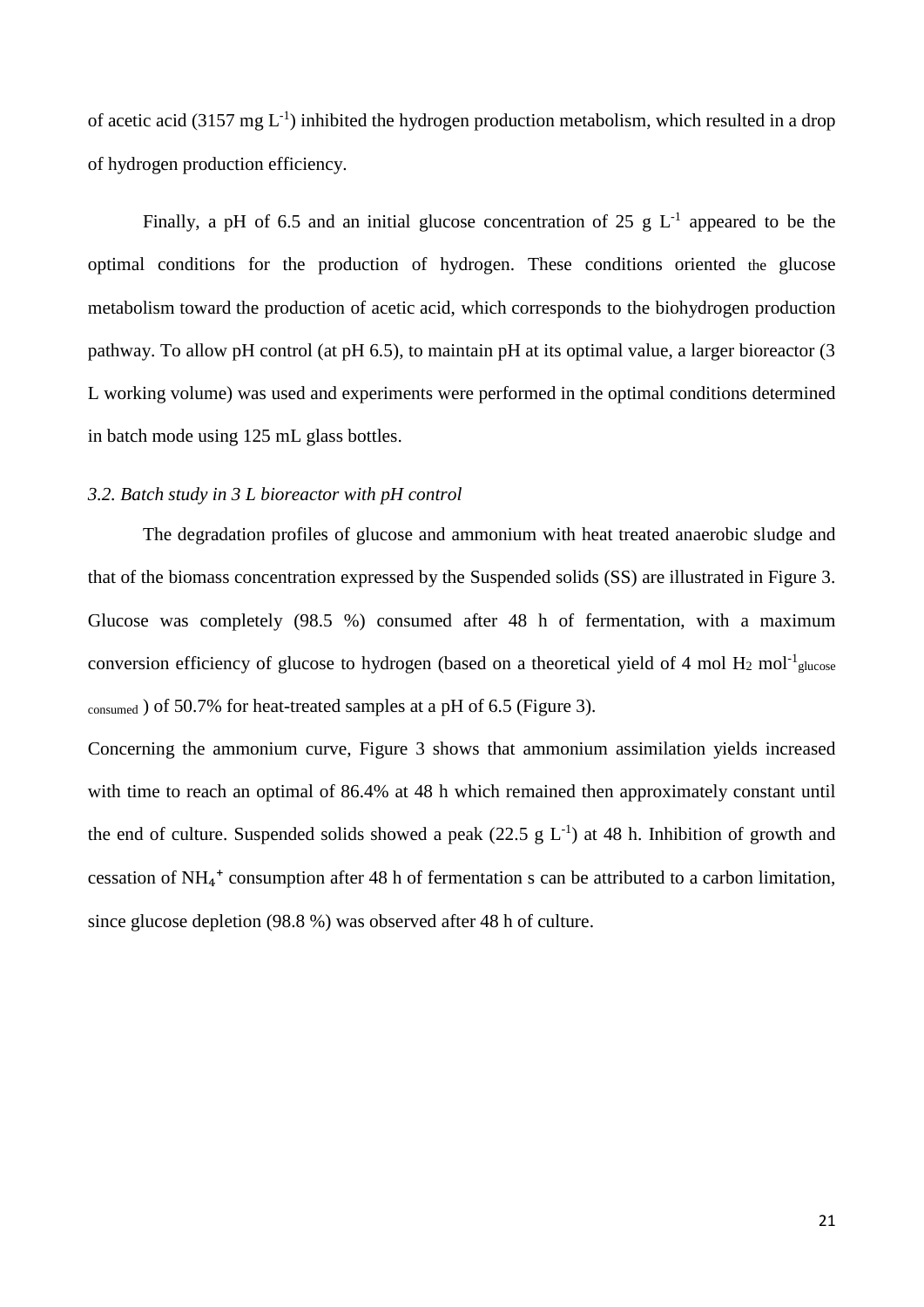

Figure 3: Time-courses of biomass growth, ammonium and glucose consumption during dark fermentation by heat treated sludge cultivated in a 3 L bioreactor with pH controlled at 6.5 and containing  $25 \text{ g L}^{-1}$  glucose. Errors are based on duplicate experiments.

T The H2 yield profiles (Figure 4) in the reactor headspace were in agreement with the microbial growth (Figure 3), since it increased until reaching a maximum value of 2.03 mol  $H_2$  mol<sup>-1</sup> glucose consumed after 48 h culture, followed by a decrease until 1.13 mol  $H_2$  mol<sup>-1</sup> glucose consumed after 60 h and remained then nearly constant until end of culture. Such a decrease was likely to be associated with the consumption of H<sup>2</sup> from the headspace by homoacetogens (*Clostridium aceticum*) [18] and by hydrogenotrophic methanogens (archaebacteria) [23]**.**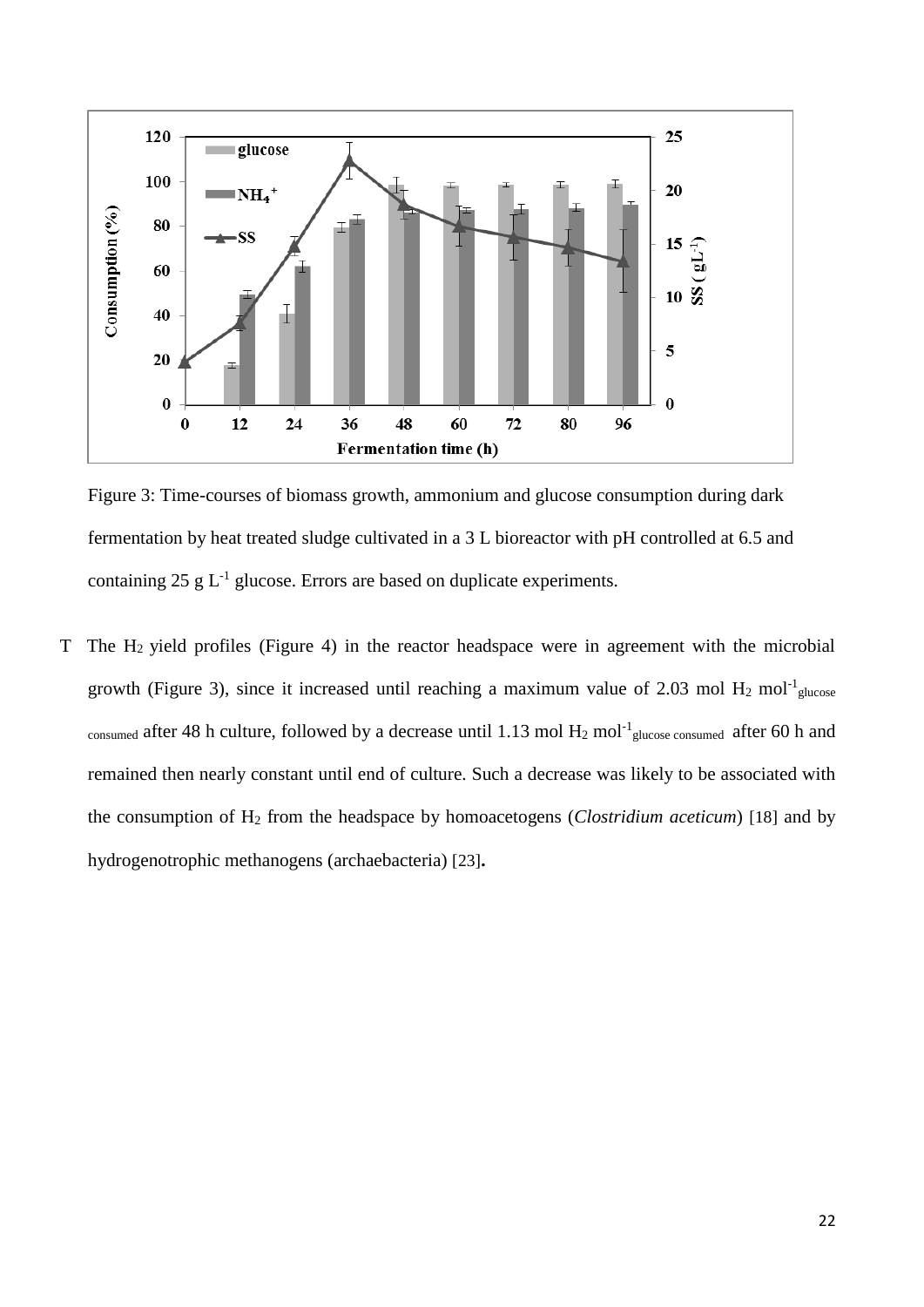

Figure 4: Time courses of the main metabolites and hydrogen production during dark fermentation by heat treated sludge cultivated in a 3 L bioreactor with pH controlled at 6.5 and containing 25 g L<sup>-</sup> <sup>1</sup> glucose. Errors are based on duplicate experiments.

However, no methanogenesis was observed throughout the experiment as no CH<sup>4</sup> was detected in the samples. This Implies that  $H_2$  might be utilized by some other microorganisms, such as homoacetogens. Spore-forming clostridia, e.g, *C. aceticum* and *C. thermoautrophicum*, are known to produce acetate from  $H_2$  and  $CO_2$  via the following reaction [62].

#### $2HCO_3^- + 4H_2 + H^+$  $CH<sub>3</sub>COO<sup>-</sup> + 4H<sub>2</sub>O$

This fact was confirmed from analysis of the biogas and the culture medium (Figure 4).The produced gas contained only hydrogen and carbon dioxide, and both compounds increased with the progress of the fermentation until reaching a maximum of 0.115 and 0.009 mol  $L^{-1}$  after 48 h respectively (data no shown). The biogas was free of methane; showing that the heat treated method was effective to remove methanogenesis and to enrich  $H_2$ -producing inoculum from mixed anaerobic sludge. Concerning, the culture medium, the main metabolites were acetic acid and ethanol, which increased with the progress of fermentation; after when glucose depletion, beyond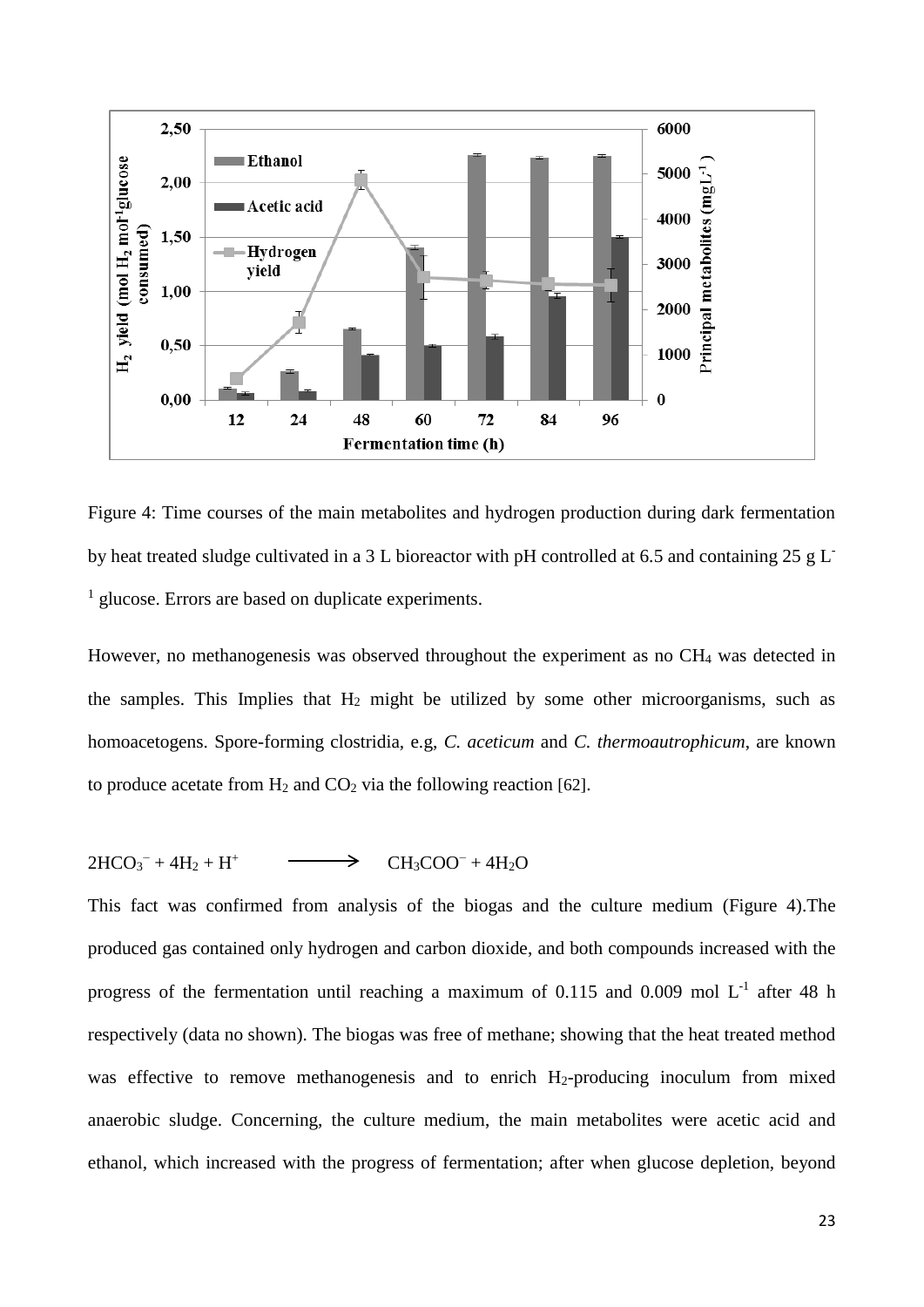72 h, the amount of ethanol remained nearly unchanged, while that of acetic acid continued to increased. This production of acetic acid and the loss of hydrogen from the headspace despite the absence of organic carbon source, glucose, was most likely due to homoacetogenesis.

Finaly, the pH control of the culture medium led to a significant increase in the hydrogen gas conversion efficiency via heat-treated anaerobic activated sludge, 2.02 mol  $H_2$  mol<sup>-1</sup> glucose consumed, versus 1.1 mol  $H_2$  mol<sup>-1</sup> glucose consumed obtained without pH control (Figure 1) and 0.35 mol  $H_2$  mol<sup>-1</sup> <sup>1</sup><sub>glucose consumed</sub> (Table 5) previously obtained using aerobic activated sludge [48].

Table 5: Summary of the  $H_2$  production results obtained in 125 mL (without pH control) and 3 L batch reactors (with pH control). Error bars are based on duplicate experiments.

|  | (Incubation time = 48 h, Ammonium solution generated electrochemistry = 8.6 g NH <sub>4</sub> <sup>+</sup> .L <sup>-1</sup> ) |  |
|--|-------------------------------------------------------------------------------------------------------------------------------|--|
|  |                                                                                                                               |  |

|                          | Inoculum                                    | <b>Bioreactor</b><br>volume | $H2$ yield<br>$(mod H2 mol-$<br>glucose consumed) | Glucose<br>consumption<br>(% ) | $NH_4$ <sup>+</sup><br>assimilation<br>(% ) | Initial<br>pH | Final pH       | Reference                |
|--------------------------|---------------------------------------------|-----------------------------|---------------------------------------------------|--------------------------------|---------------------------------------------|---------------|----------------|--------------------------|
| without<br>pH<br>control | heat-treated<br>aerobic<br>activated sludge | $125$ mL                    | $0.35 \pm 0.01$                                   | $82 \pm 2.0$                   | $97.0 \pm 3.5$                              | $5.5 \pm 0.2$ | $3.5 \pm 0.1$  | previous<br>study $[48]$ |
| without<br>pH<br>control | heat-treated<br>anaerobic<br>sludge         | $125$ mL                    | $1.1 \pm 0.01$                                    | $85.1 \pm 1.5$                 | $98.8 \pm 3.1$                              | $6.5 \pm 0.1$ | $5.0 \pm 0.4$  | This<br>study            |
| With pH<br>control       | heat-treated<br>anaerobic<br>sludge         | 3L                          | $2.02 \pm 0.03$                                   | $98.5 \pm 2.2$                 | $86.4 + 1.4$                                | $6.5+0.15$    | $6.5 \pm 0.15$ | This<br>study            |

The comparison of the  $H_2$  yield obtained in this study using anaerobic activated sludge to those of the literature performed in similar conditions shows higher yields, namely 2.02 mol  $H_2$  mol<sup>-1</sup> glucose consumed in this work versus 1.17 mol  $H_2$  mol<sup>-1</sup> glucose consumed [27] and 0,96 mol  $H_2$  mol<sup>-1</sup> glucose consumed [23] or quite similar 2.00 mol  $H_2$  mol<sup>-1</sup> glucose consumed [63].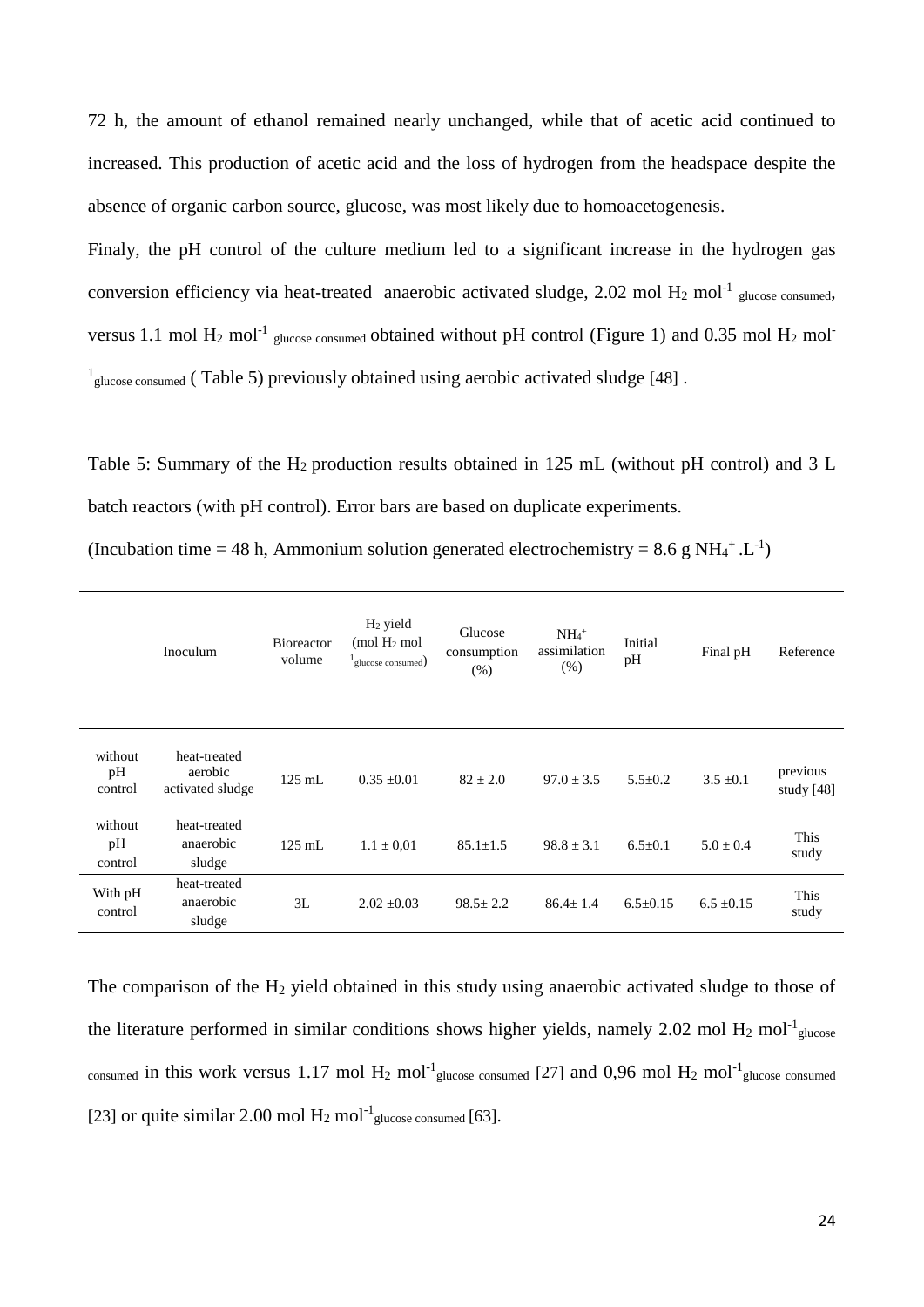#### *4. Conclusions*

The results and findings of this study can be summarized as follows.Ammonium solutions resulting from nitrate electrochemical treatment can be substituted to the commercial products used as a nitrogen source to convert anaerobically glucose to  $H_2$  in dark fermentation process.

The control of the culture medium pH had a strong influence on dark fermentative hydrogen production efficiency. In the optimal conditions corresponding to pH 6.5 and 25 g  $L^{-1}$  of initial glucose concentration and using heat treated anaerobic sludge, a hydrogen yield of 2.02 mol H<sup>2</sup>  $mol^{-1}$  glucose consumed was obtained by controlling the pH, versus 1.1 mol H<sub>2</sub> mol<sup>-1</sup> glucose consumed recorded without pH control; it was also higher than the yield obtained in our previous study [48] with aerobic activated sludge (0.35 mol  $H_2$  mol<sup>-1</sup> glucose consumed).

A complete assimilation of the obtained  $NH_4^+$  (0.86 g L<sup>-1</sup> NH<sub>4</sub><sup>+</sup>) and the added glucose (25 g  $L^{-1}$ ) was achieved in both cases (with and without pH control). It is indeed a challenge to implement the process on an industrial scale but investigations at a pilot scale seems to be necessary prior to such implementation, especially considering that researches dealing with **dark fermentation** on a pilot scale are scarce, as well as the lack of studies on an industrial scale.

#### *Acknowledgements*

The authors gratefully acknowledge the financial support of the Lebanese Social Association Azm and Saadeh and Campus France.

#### *References*

- [1] Show K-Y, Lee D-J, Chang J-S. Bioreactor and process design for biohydrogen production. Spec Issue Biofuels-III Biohydrogen 2011;102:8524–33. doi:10.1016/j.biortech.2011.04.055.
- [2] Abbasi T, Abbasi SA. "Renewable"hydrogen: prospects and challenges. Renew Sustain Energy Rev 2011;15:3034–40.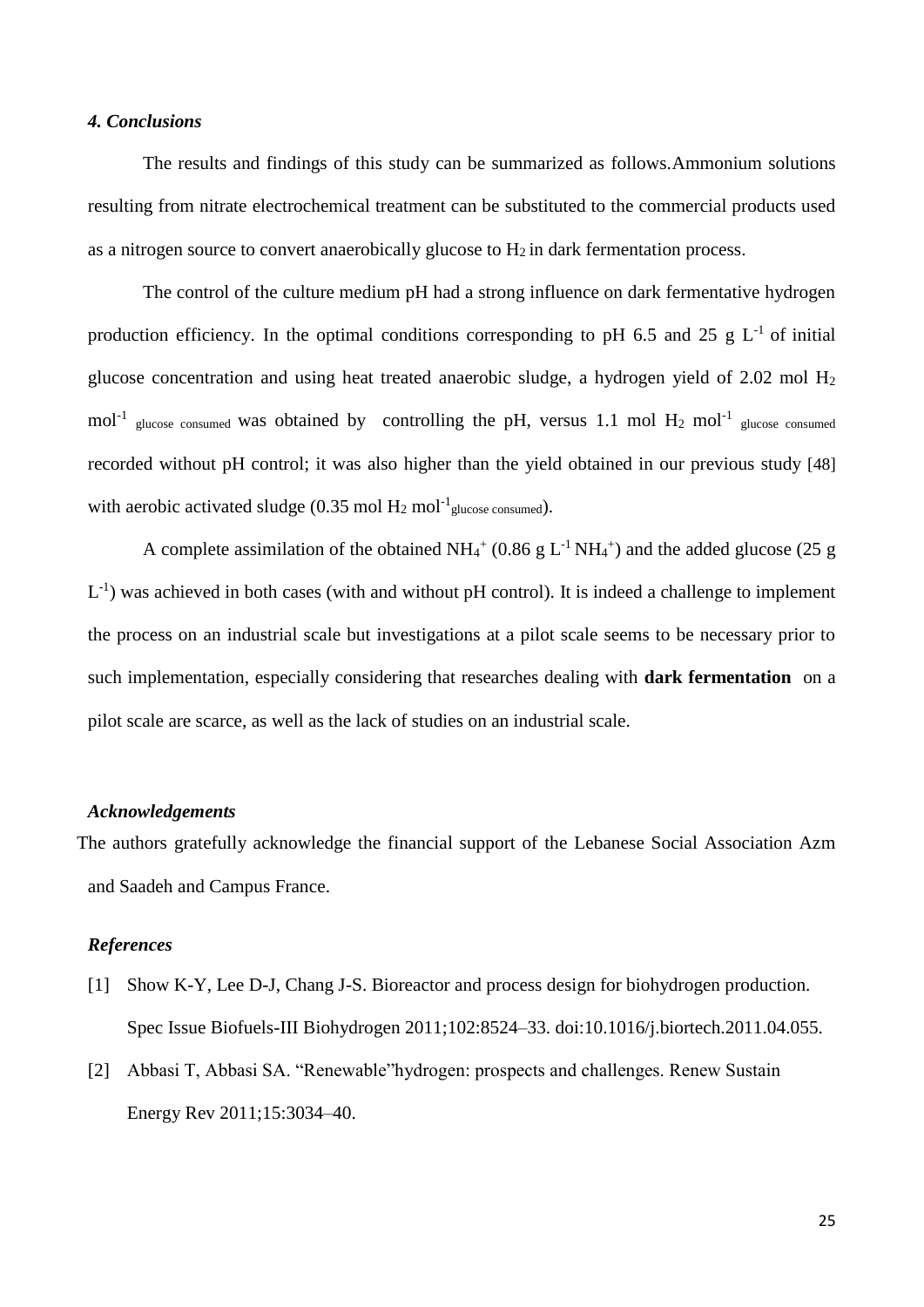- [3] Hallenbeck PC, Abo-Hashesh M, Ghosh D. Strategies for improving biological hydrogen production. Bioresour Technol 2012;110:1–9. doi:10.1016/j.biortech.2012.01.103.
- [4] Hallenbeck PC. Fermentative hydrogen production: principles, progress, and prognosis. Int J Hydrog Energy 2009;34:7379–89.
- [5] Momirlan M, Veziroğlu T. Recent directions of world hydrogen production. Renew Sustain Energy Rev 1999;3:219–31.
- [6] Rittmann S, Herwig C. A comprehensive and quantitative review of dark fermentative biohydrogen production. Microb Cell Factories 2012;11:115. doi:10.1186/1475-2859-11-115.
- [7] Wang A-J, Cao G-L, Liu W-Z. Biohydrogen Production from Anaerobic Fermentation. Biotechnol. China III Biofuels Bioenergy, Springer; 2012, p. 143–63.
- [8] Ghimire A, Frunzo L, Pontoni L, d'Antonio G, Lens PN, Esposito G, et al. Dark fermentation of complex waste biomass for biohydrogen production by pretreated thermophilic anaerobic digestate. J Environ Manage 2015;152:43–8.
- [9] Hawkes FR, Hussy I, Kyazze G, Dinsdale R, Hawkes DL. Continuous dark fermentative hydrogen production by mesophilic microflora: principles and progress. Int J Hydrog Energy 2007;32:172–84.
- [10] Logan BE, Oh S-E, Kim IS, Van Ginkel S. Biological Hydrogen Production Measured in Batch Anaerobic Respirometers. Environ Sci Technol 2002;36:2530–5. doi:10.1021/es015783i.
- [11] Rivera I, Buitrón G, Bakonyi P, Nemestóthy N, Bélafi-Bakó K. Hydrogen production in a microbial electrolysis cell fed with a dark fermentation effluent. J Appl Electrochem 2015;45:1223–9.
- [12] Jung K-W, Kim D-H, Kim S-H, Shin H-S. Bioreactor design for continuous dark fermentative hydrogen production. Spec Issue Biofuels-III Biohydrogen 2011;102:8612–20. doi:10.1016/j.biortech.2011.03.056.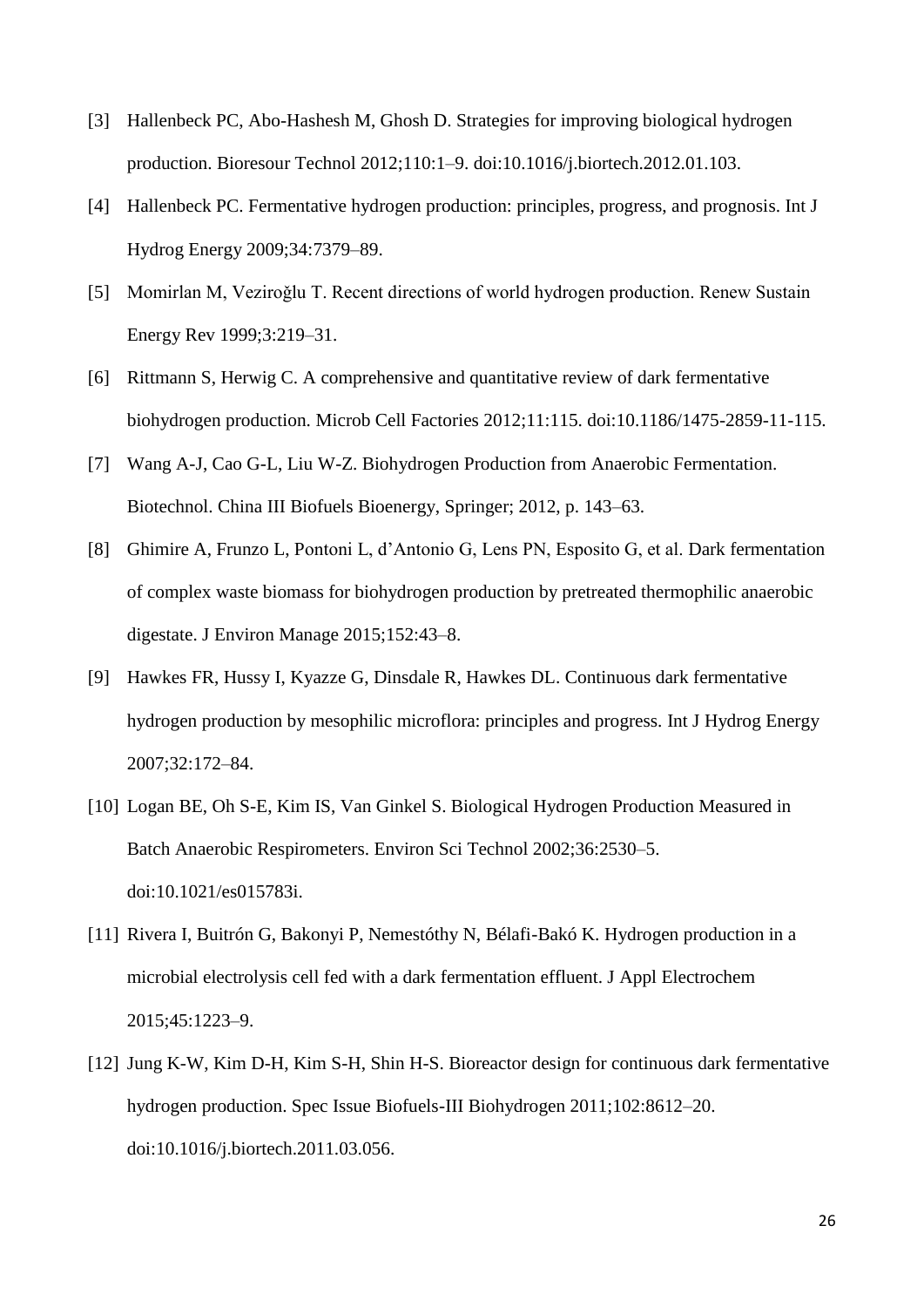- [13] Bakonyi P, Nemestóthy N, Simon V, Bélafi-Bakó K. Review on the start-up experiences of continuous fermentative hydrogen producing bioreactors. Renew Sustain Energy Rev 2014;40:806–13. doi:10.1016/j.rser.2014.08.014.
- [14] Kumar G, Bakonyi P, Periyasamy S, Kim SH, Nemestóthy N, Bélafi-Bakó K. Lignocellulose biohydrogen: Practical challenges and recent progress. Renew Sustain Energy Rev 2015;44:728–37.
- [15] Arooj MF, Han S-K, Kim S-H, Kim D-H, Shin H-S. Sludge characteristics in anaerobic SBR system producing hydrogen gas. Water Res 2007;41:1177–84. doi:10.1016/j.watres.2006.11.052.
- [16] Rafieenia R. A metabolic model for investigation of the fermentative hydrogen production by Clostridium butyricum w5 grown on xylose. Asian J Exp Biol Sci 2013;4:472–5.
- [17] Fang HH, Liu H. Effect of pH on hydrogen production from glucose by a mixed culture. Bioresour Technol 2002;82:87–93.
- [18] Karadag D, Mäkinen AE, Efimova E, Puhakka JA. Thermophilic biohydrogen production by an anaerobic heat treated-hot spring culture. Bioresour Technol 2009;100:5790–5.
- [19] Morsy FM. CO 2-free biohydrogen production by mixed dark and photofermentation bacteria from sorghum starch using a modified simple purification and collection system. Energy 2015;87:594–604.
- [20] Niu K, Zhang X, Tan W-S, Zhu M-L. Characteristics of fermentative hydrogen production with Klebsiella pneumoniae ECU-15 isolated from anaerobic sewage sludge. Int J Hydrog Energy 2010;35:71–80. doi:10.1016/j.ijhydene.2009.10.071.
- [21] Wang B, Yin YN, Cheng R, Zhang Q, Wang L, Yang Y, et al. Effect of Sulfate Concentration on Biohydrogen Production by Enriched Anaerobic Sludge. Adv Mater Res 2014;884- 885:433–6. doi:10.4028/www.scientific.net/AMR.884-885.433.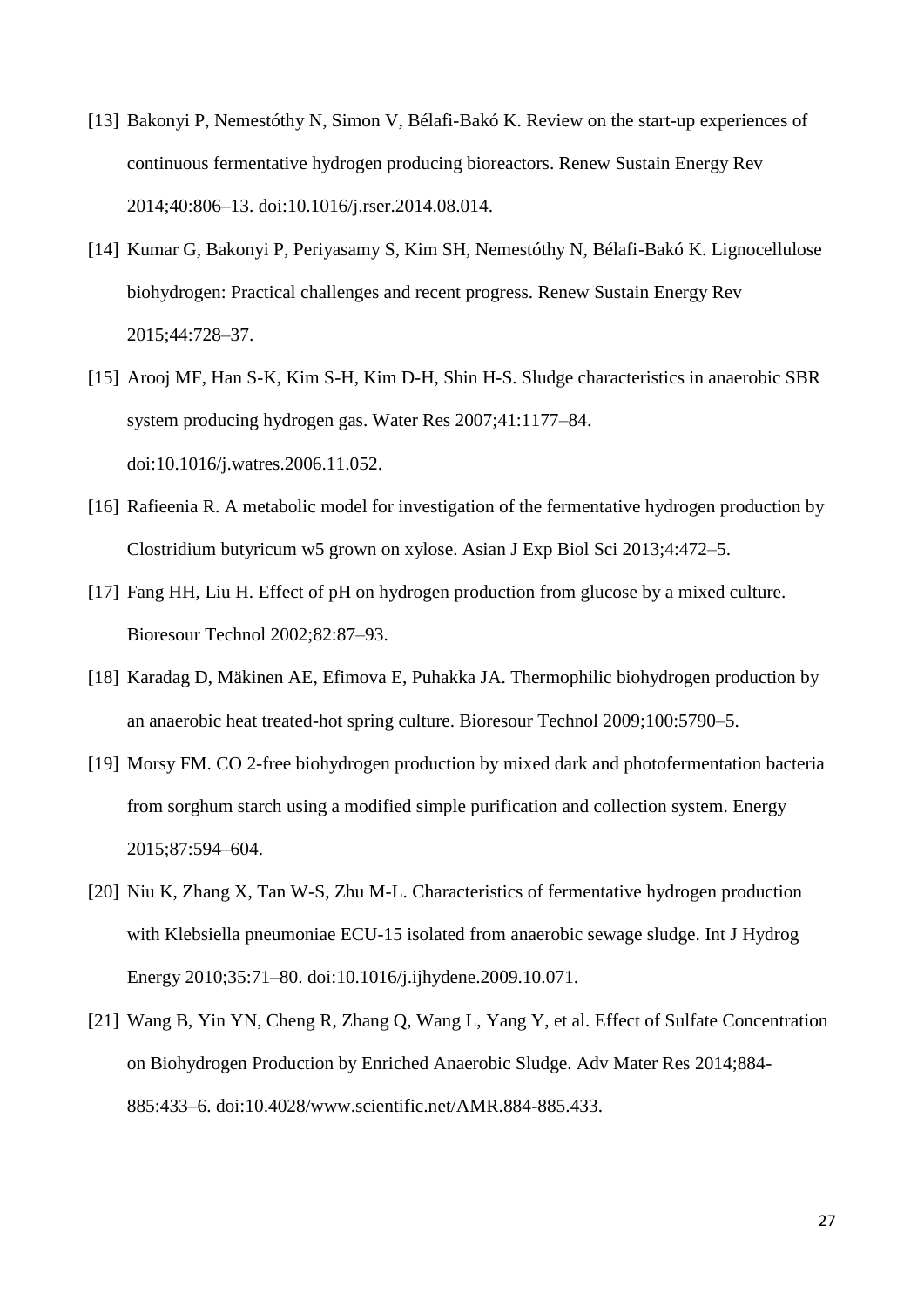- [22] Xiao Y, Zhang X, Zhu M, Tan W. Effect of the culture media optimization, pH and temperature on the biohydrogen production and the hydrogenase activities by Klebsiella pneumoniae ECU-15. Bioresour Technol 2013;137:9–17. doi:10.1016/j.biortech.2013.03.109.
- [23] Oh S-E, Van Ginkel S, Logan BE. The relative effectiveness of pH control and heat treatment for enhancing biohydrogen gas production. Environ Sci Technol 2003;37:5186–90.
- [24] Lay J-J. Modeling and optimization of anaerobic digested sludge converting starch to hydrogen. Biotechnol Bioeng 2000;68:269–78. doi:10.1002/(SICI)1097- 0290(20000505)68:3<269::AID-BIT5>3.0.CO;2-T.
- [25] Zhang Z-P, Adav SS, Show K-Y, Tay J-H, Liang DT, Lee D-J, et al. Characteristics of rapidly formed hydrogen-producing granules and biofilms. Biotechnol Bioeng 2008;101:926–36. doi:10.1002/bit.21956.
- [26] Kim IS, Hwang MH, Jang NJ, Hyun SH, Lee ST. Effect of low pH on the activity of hydrogen utilizing methanogen in bio-hydrogen process. Int J Hydrog Energy 2004;29:1133–40. doi:10.1016/j.ijhydene.2003.08.017.
- [27] Salerno MB, Park W, Zuo Y, Logan BE. Inhibition of biohydrogen production by ammonia. Water Res 2006;40:1167–72.
- [28] Wang X, Jin B, Mulcahy D. Impact of carbon and nitrogen sources on hydrogen production by a newly isolated Clostridium butyricum W5. Int J Hydrog Energy 2008;33:4998–5005. doi:10.1016/j.ijhydene.2008.07.078.
- [29] Bisaillon A, Turcot J, Hallenbeck PC. The effect of nutrient limitation on hydrogen production by batch cultures of Escherichia coli. IHEC 2005 COST Action 841 Final Meet 2006;31:1504–8. doi:10.1016/j.ijhydene.2006.06.016.
- [30] Reyter D, Belanger D, Roue L. Study of the electroreduction of nitrate on copper in alkaline solution. Electrochimica Acta 2008;53:5977–84.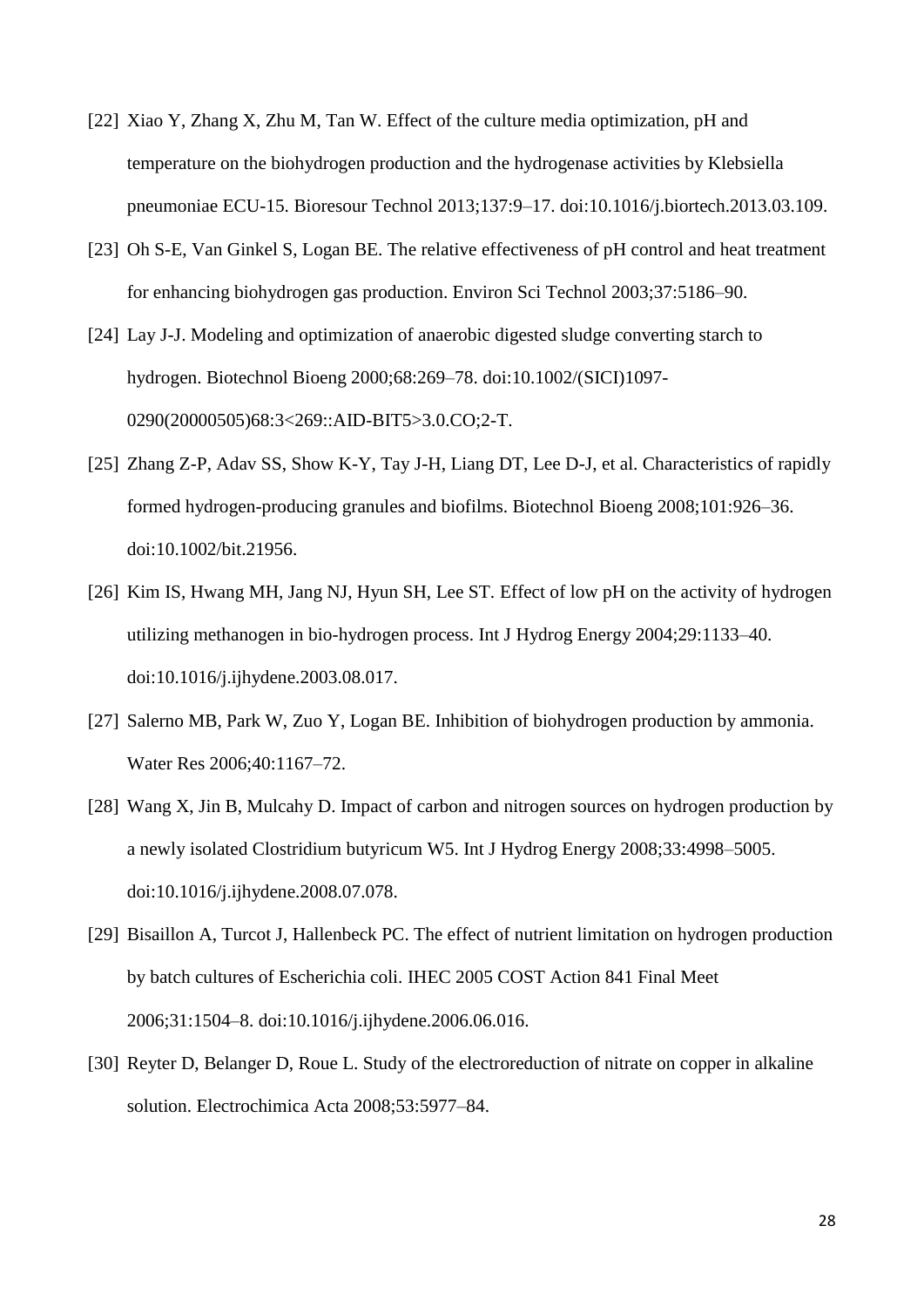- [31] Carpenter SR, Caraco NF, Correll DL, Howarth RW, Sharpley AN, Smith VH. Nonpoint pollution of surface waters with phosphorus and nitrogen. Ecol Appl 1998;8:559–68.
- [32] Cheng H, Scott K, Christensen PA. Paired electrolysis in a solid polymer electrolyte reactor— Simultaneously reduction of nitrate and oxidation of ammonia. Chem Eng J 2005;108:257–68.
- [33] Katsounaros I, Ipsakis D, Polatides C, Kyriacou G. Efficient electrochemical reduction of nitrate to nitrogen on tin cathode at very high cathodic potentials. Electrochimica Acta 2006;52:1329–38.
- [34] Reyter D, Bélanger D, Roué L. Optimization of the cathode material for nitrate removal by a paired electrolysis process. J Hazard Mater 2011;192:507–13. doi:10.1016/j.jhazmat.2011.05.054.
- [35] Reyter D, Bélanger D, Roué L. Nitrate removal by a paired electrolysis on copper and Ti/IrO2 coupled electrodes – Influence of the anode/cathode surface area ratio. Water Res 2010;44:1918–26. doi:10.1016/j.watres.2009.11.037.
- [36] Dortsiou M, Kyriacou G. Electrochemical reduction of nitrate on bismuth cathodes. J Electroanal Chem 2009;630:69–74. doi:10.1016/j.jelechem.2009.02.019.
- [37] Doan HD, Wu J, Mitzakov R. Combined electrochemical and biological treatment of industrial wastewater using porous electrodes. J Chem Technol Biotechnol 2006;81:1398–408.
- [38] Fontmorin J-M, Fourcade F, Geneste F, Soutrel I, Floner D, Amrane A. Direct electrochemical oxidation of a pesticide, 2,4-dichlorophenoxyacetic acid, at the surface of a graphite felt electrode: Biodegradability improvement. Comptes Rendus Chim 2015;18:32–8. doi:10.1016/j.crci.2014.05.004.
- [39] Saidi I, Soutrel I, Floner D, Fourcade F, Bellakhal N, Amrane A, et al. Indirect electroreduction as pretreatment to enhance biodegradability of metronidazole. J Hazard Mater 2014;278:172–9. doi:10.1016/j.jhazmat.2014.06.003.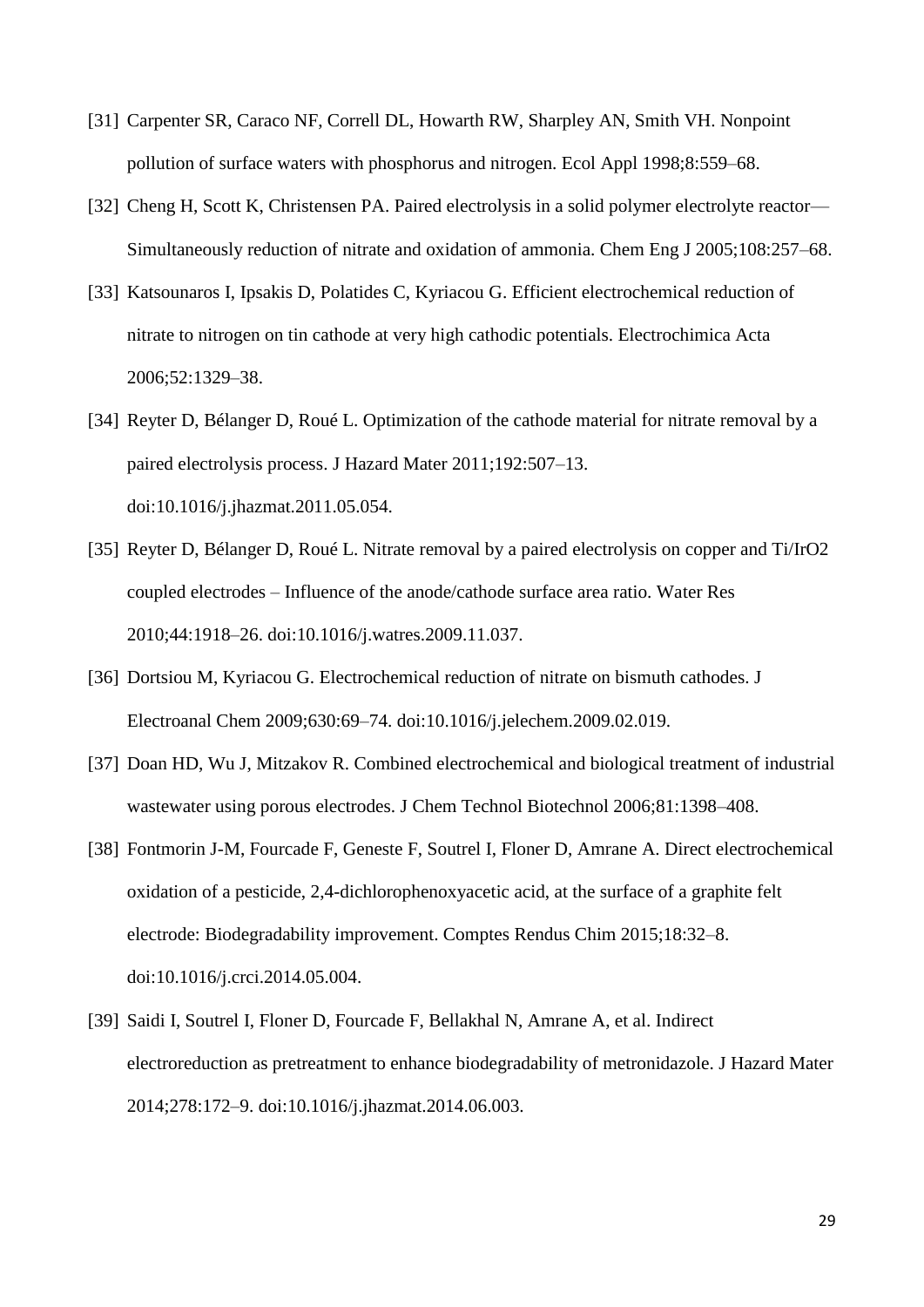- [40] Bouzek K, Paidar M, Sadílková A, Bergmann H. Electrochemical reduction of nitrate in weakly alkaline solutions. J Appl Electrochem 2001;31:1185–93. doi:10.1023/A:1012755222981.
- [41] Chu C-Y, Tung L, Lin C-Y. Effect of substrate concentration and pH on biohydrogen production kinetics from food industry wastewater by mixed culture. Int J Hydrog Energy 2013;38:15849–55. doi:10.1016/j.ijhydene.2013.07.088.
- [42] Liu G, Shen J. Effects of culture and medium conditions on hydrogen production from starch using anaerobic bacteria. J Biosci Bioeng 2004;98:251–6.
- [43] Morimoto M, Atsuko M, Atif AAY, Ngan MA, Fakhru'l-Razi A, Iyuke SE, et al. Biological production of hydrogen from glucose by natural anaerobic microflora. Int J Hydrog Energy 2004;29:709–13.
- [44] Chong M-L, Rahim RA, Shirai Y, Hassan MA. Biohydrogen production by Clostridium butyricum EB6 from palm oil mill effluent. Int J Hydrog Energy 2009;34:764–71. doi:10.1016/j.ijhydene.2008.10.095.
- [45] Yokoi H, Saitsu A, Uchida H, Hirose J, Hayashi S, Takasaki Y. Microbial hydrogen production from sweet potato starch residue. J Biosci Bioeng 2001;91:58–63. doi:10.1016/S1389-1723(01)80112-2.
- [46] Yokoi H, Ohkawara T, Hirose J, Hayashi S, Takasaki Y. Characteristics of hydrogen production by aciduric Enterobacter aerogenes strain HO-39. J Ferment Bioeng 1995;80:571– 4. doi:10.1016/0922-338X(96)87733-6.
- [47] Cheng H-H, Whang L-M, Chung M-C, Chan K-C. Biological hydrogen and methane production from bagasse bioethanol fermentation residues using a two-stage bioprocess. Bioresour Technol n.d. doi:10.1016/j.biortech.2015.12.084.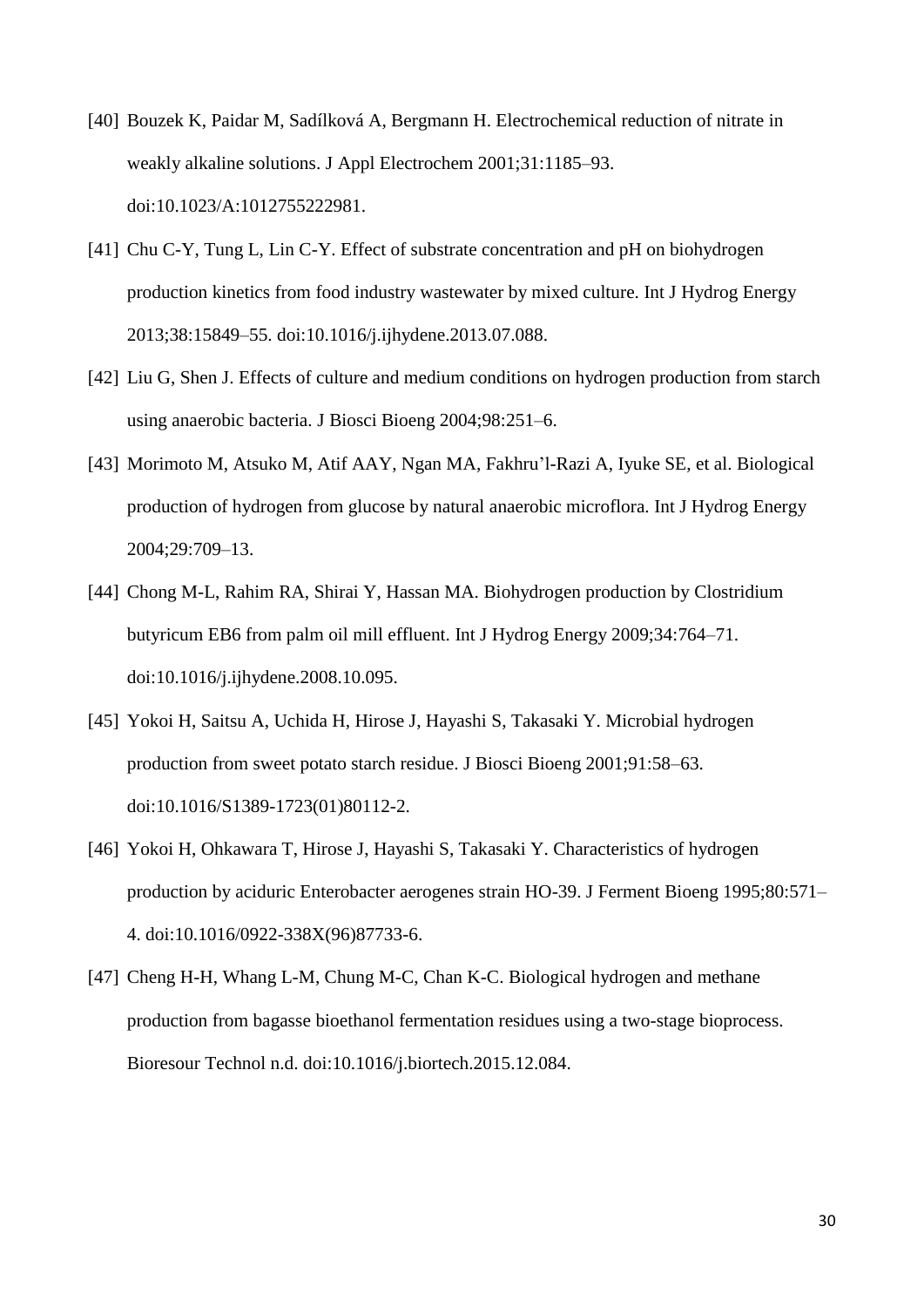- [48] Abdallah R, Amrane A, Djelal H, Taha S, Fourcade F, Labasque T, et al. Energetic valorization of ammonium resulting from nitrate electrochemical reduction—Feasibility of biohydrogen production. Biochem Eng J 2015;94:145–52. doi:10.1016/j.bej.2014.11.019.
- [49] Wang J, Wan W. Comparison of different pretreatment methods for enriching hydrogenproducing bacteria from digested sludge. Int J Hydrog Energy 2008;33:2934–41.
- [50] Lee M-J, Zhang S, Cho Y-B, Park J-E, Chang K-H, Hwang S-J. Effects of nitrate concentration on biohydrogen production and substrate utilization in dark-fermentation. J Mater Cycles Waste Manag 2015;17:27–32.
- [51] van der Hoek JP, van der Ven PJ, Klapwijk A. Combined ion exchange/biological denitrification for nitrate removal from ground water under different process conditions. Water Res 1988;22:679–84.
- [52] Kim J, Benjamin MM. Modeling a novel ion exchange process for arsenic and nitrate removal. Water Res 2004;38:2053–62. doi:10.1016/j.watres.2004.01.012.
- [53] Abdallah R, Geneste F, Labasque T, Djelal H, Fourcade F, Amrane A, et al. Selective and quantitative nitrate electroreduction to ammonium using a porous copper electrode in an electrochemical flow cell. J Electroanal Chem 2014;727:148–53. doi:10.1016/j.jelechem.2014.06.016.
- [54] Fang H, Zhang T, Liu H. Microbial diversity of a mesophilic hydrogen-producing sludge. Appl Microbiol Biotechnol 2002;58:112–8. doi:10.1007/s00253-001-0865-8.
- [55] Zhang Y, Shen J. Effect of temperature and iron concentration on the growth and hydrogen production of mixed bacteria. Int J Hydrog Energy 2006;31:441–6.
- [56] Eaton AD, Franson MAH. Standard methods for the examination of water & wastewater. Amer Public Health Assn; 2005.
- [57] Frear DS, Burrell RC. Spectrophotometric method for determining hydroxylamine reductase activity in higher plants. Anal Chem 1955;27:1664–5.